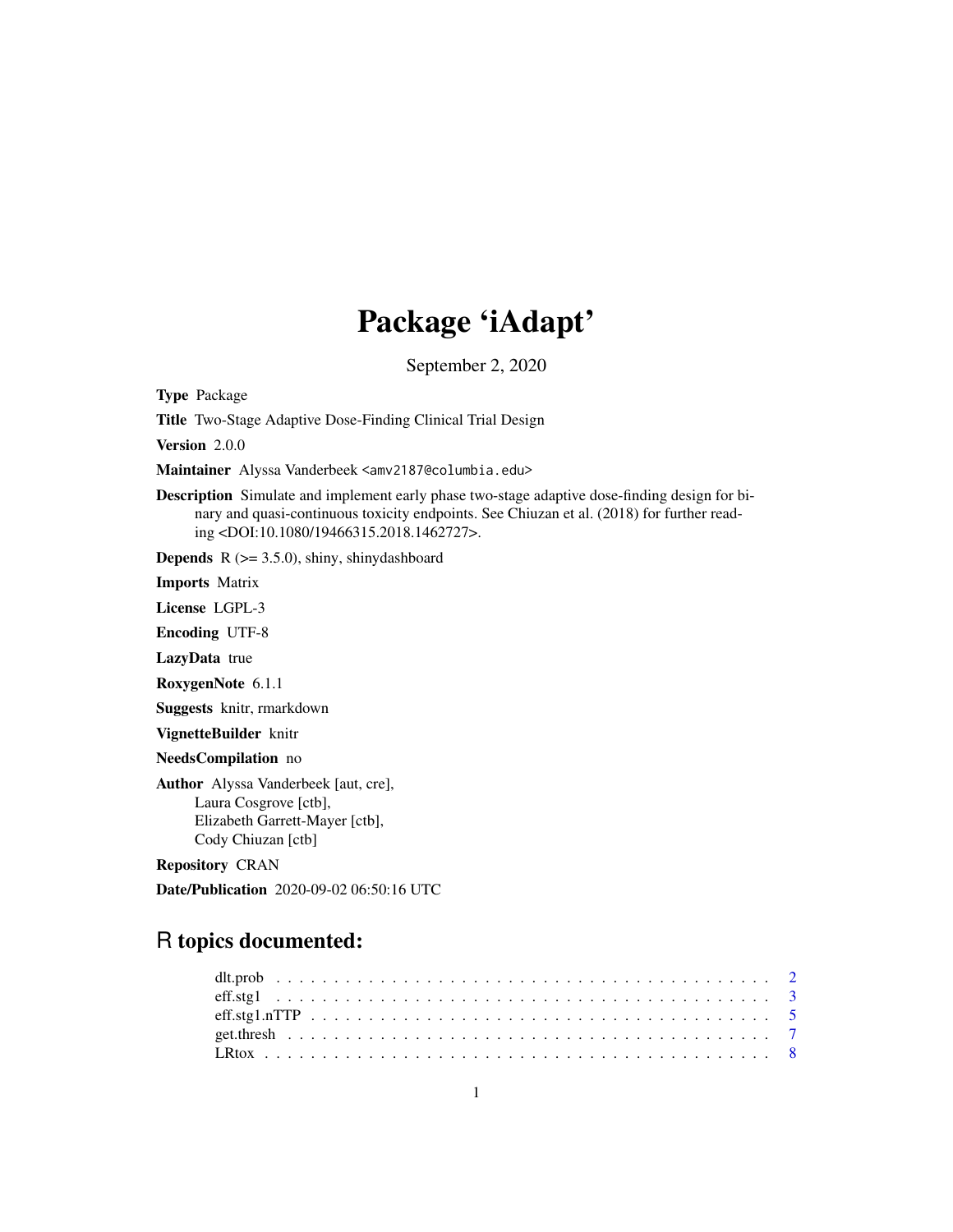#### <span id="page-1-0"></span>2 dlt.prob

| Index | 30 |
|-------|----|

| dlt.prob | Calculate DLT probability corresponding to average nTTP for each |
|----------|------------------------------------------------------------------|
|          | dose                                                             |

# Description

Calculate DLT probability corresponding to average nTTP for each dose

# Usage

dlt.prob(dose, ntox, TOX, grade.thresh)

# Arguments

| dose         | number of doses to be tested (scalar)                                                                                                                                                                                                                                                                                                                                                                                                                                          |
|--------------|--------------------------------------------------------------------------------------------------------------------------------------------------------------------------------------------------------------------------------------------------------------------------------------------------------------------------------------------------------------------------------------------------------------------------------------------------------------------------------|
| ntox         | number (integer) of different toxicity types (e.g. hematological, neurological,<br>GI)                                                                                                                                                                                                                                                                                                                                                                                         |
| TOX          | matrix array of toxicity probabilities. There should be ntox matrices. Each ma-<br>trix represents one toxicity type, where probabilities of each toxicity grade are<br>specified across each dose. Each matrix has the same dimensions: n rows, rep-<br>resenting number of doses, and 5 columns (for grades 0-4, since the probability<br>of a grade 0 event may not be 0). Probabilities across each dose (rows) must<br>sum to 1. See Ezzalfani et al. (2013) for details. |
| grade.thresh | grade (0-4) at which each toxicity type qualifies as a DLT                                                                                                                                                                                                                                                                                                                                                                                                                     |

#### Value

ptox - Vector of DLT probabilities per dose.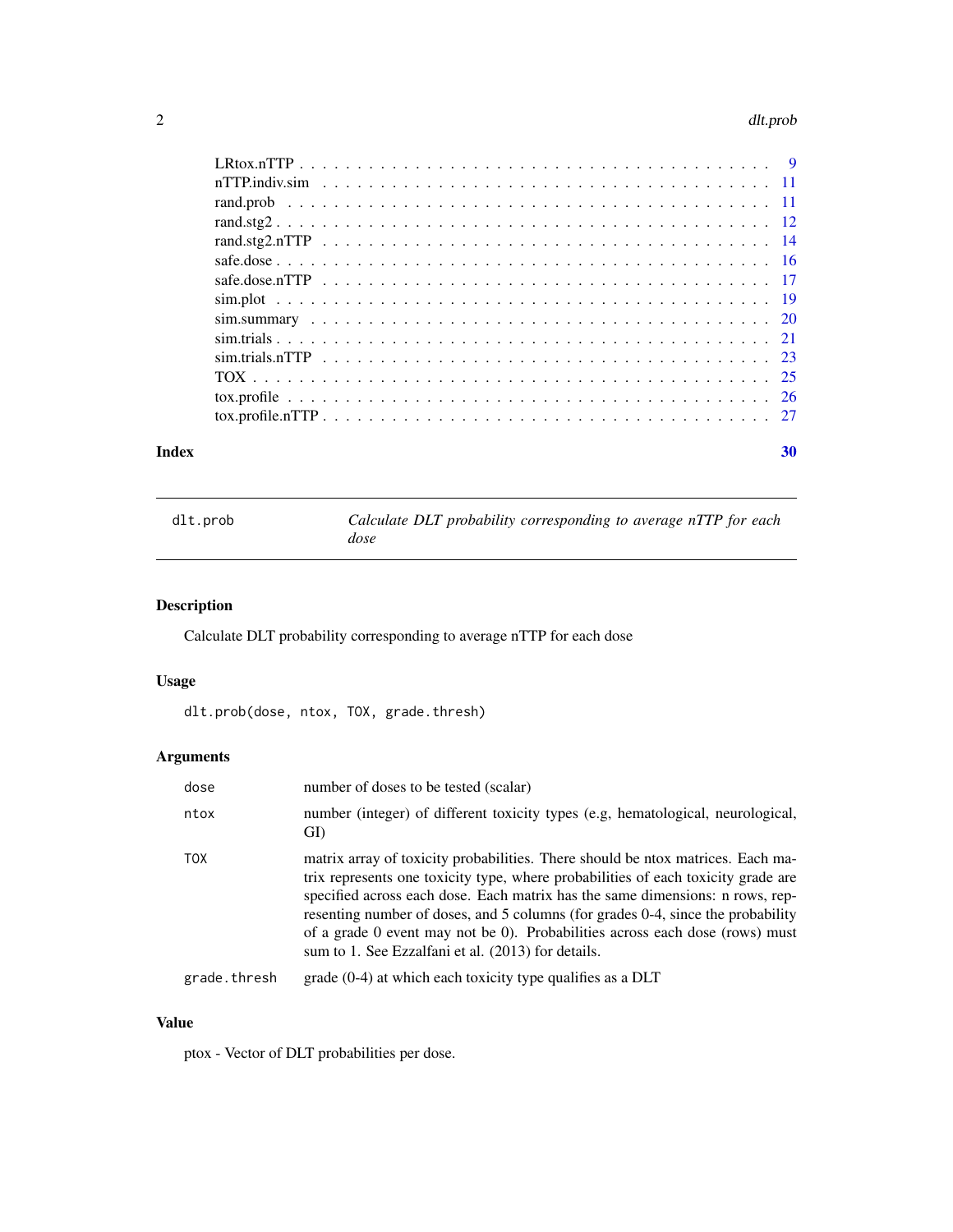#### <span id="page-2-0"></span>eff.stg1 3

#### Examples

# Number of test doses  $dose = 6$ # Number of toxicity types  $ntox < -3$ # Array of toxicity event probabilities  $TOX = array(NA, c(dose, 5, ntox))$ TOX[, , 1] = matrix(c(0.823, 0.152, 0.022, 0.002, 0.001, #prob of tox for dose 1 and tox type 1 0.791, 0.172, 0.032, 0.004, 0.001, #prob of tox for dose 2 and tox type 1 0.758, 0.180, 0.043, 0.010, 0.009, #prob of tox for dose 3 and tox type 1 0.685, 0.190, 0.068, 0.044, 0.013, #prob of tox for dose 4 and tox type 1 0.662, 0.200, 0.078, 0.046, 0.014, #prob of tox for dose 5 and tox type 1 0.605, 0.223, 0.082, 0.070, 0.020), #prob of tox for dose 6 and tox type 1  $nrow = 6$ , byrow = TRUE) TOX[,, 2] = matrix( $c(0.970, 0.027, 0.002, 0.001, 0.000,$ #prob of tox for dose 1 and tox type 2 0.968, 0.029, 0.002, 0.001, 0.000, #prob of tox for dose 2 and tox type 2 0.813, 0.172, 0.006, 0.009, 0.000, #prob of tox for dose 3 and tox type 2 0.762, 0.183, 0.041, 0.010, 0.004, #prob of tox for dose 4 and tox type 2 0.671, 0.205, 0.108, 0.011, 0.005, #prob of tox for dose 5 and tox type 2 0.397, 0.258, 0.277, 0.060, 0.008), #prob of tox for dose 6 and tox type 2  $nrow = 6$ , byrow = TRUE) TOX[, , 3] = matrix(c(0.930, 0.060, 0.005, 0.001, 0.004, #prob of tox for dose 1 and tox type 3 0.917, 0.070, 0.007, 0.001, 0.005, #prob of tox for dose 2 and tox type 3 0.652, 0.280, 0.010, 0.021, 0.037, #prob of tox for dose 3 and tox type 3 0.536, 0.209, 0.031, 0.090, 0.134, #prob of tox for dose 4 and tox type 3 0.015, 0.134, 0.240, 0.335, 0.276, #prob of tox for dose 5 and tox type 3 0.005, 0.052, 0.224, 0.372, 0.347), #prob of tox for dose 6 and tox type 3  $nrow = 6$ , byrow = TRUE) # Grades at which each tox type qualifies as DLT grade.thresh =  $c(3, 3, 4)$ dlt.prob(dose = dose, ntox = ntox, TOX = TOX, grade.thresh = grade.thresh)

eff.stg1 *Generates efficacy outcomes for stage 1 when using binary toxicity*

## Description

Function eff.stg1() uses a beta-binomial distribution to generate outcomes (Ys) corresponding to acceptable dose assignments from stage 1.

#### Usage

```
eff.stg1(dose, dose.tox, p1, p2, K, coh.size, m, v, nbb = 100)
```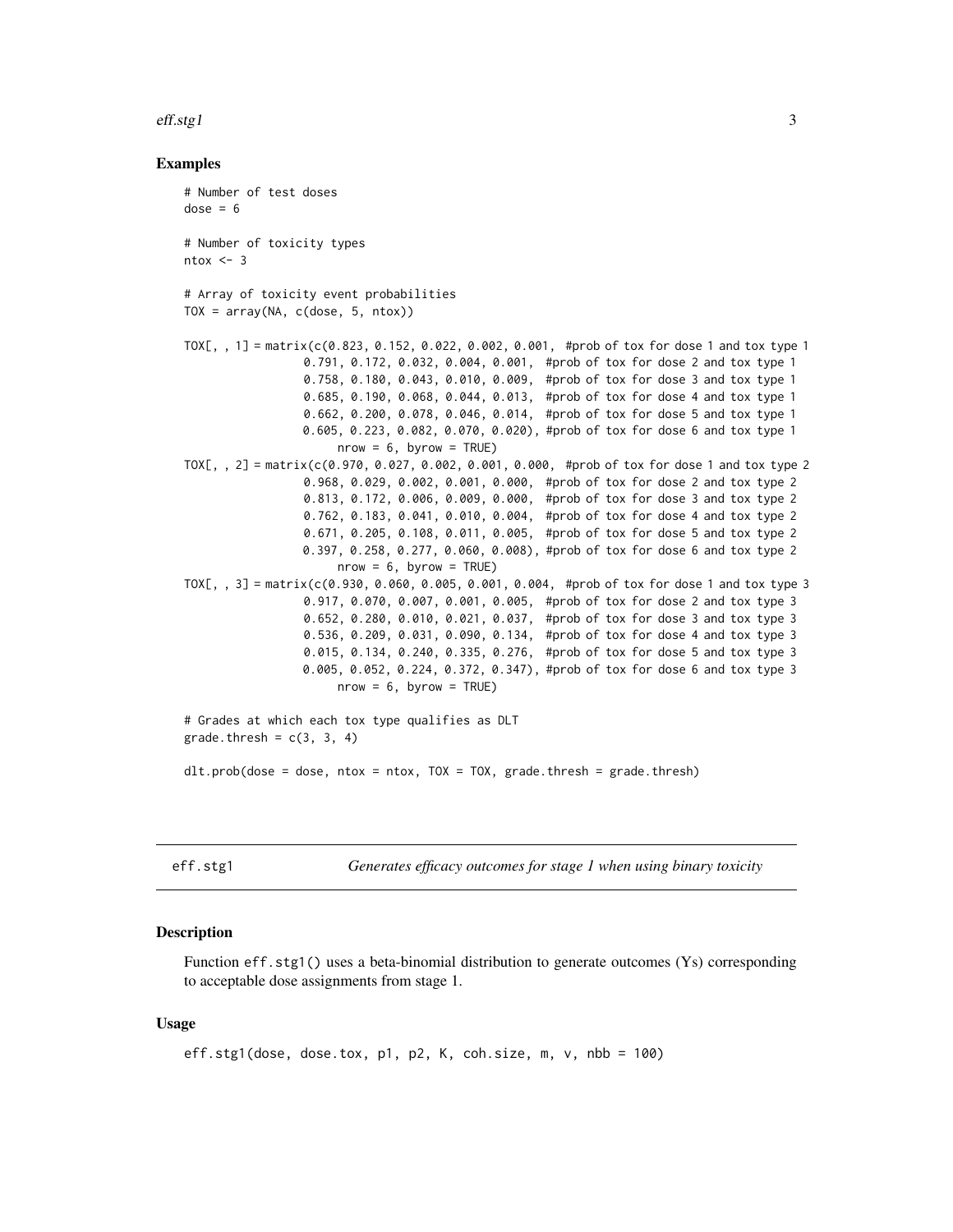#### Arguments

| dose           | number of doses to be tested (scalar)                                                                                       |  |  |  |  |  |
|----------------|-----------------------------------------------------------------------------------------------------------------------------|--|--|--|--|--|
| dose.tox       | vector of true toxicities for each dose. Values range from $0 - 1$ .                                                        |  |  |  |  |  |
| p1             | toxicity under null (unsafe DLT rate). Values range from $0 - 1$ .                                                          |  |  |  |  |  |
| p <sub>2</sub> | toxicity under alternative (safe DLT rate). Values range from $0 - 1$ ; $p1 > p2$                                           |  |  |  |  |  |
| K              | threshold for LR. Takes integer values: $1,2,$ (recommended K=2)                                                            |  |  |  |  |  |
| coh.size       | cohort size (number of patients) per dose (Stage 1)                                                                         |  |  |  |  |  |
| m              | vector of mean efficacies per dose. Values range from 0 - 100. (e.g., T cell<br>persistence - values b/w 5 and 80 per cent) |  |  |  |  |  |
| $\vee$         | vector of efficacy variances per dose. Values range from $0 - 1$ . (e.g., 0.01)                                             |  |  |  |  |  |
| nbb            | binomial parameter (default $= 100$ cells per patient)                                                                      |  |  |  |  |  |

#### Value

List of efficacy outcomes for subjects enrolled during stage 1 (dose-escalation)

- Y.safe vector of efficacy outcomes for each subject assigned to an acceptable safe dose
- d.safe vector of dose allocation for each subject assigned to an acceptable safe dose
- tox.safe number of dose-limiting toxicities for each safe dose level
- Y.alloc vector of efficacy outcomes for all subjects from stage 1 (acceptable and unsafe doses)
- d.alloc vector of dose allocation for all subjects from stage 1 (acceptable and unsafe doses)

```
# Number of pre-specified dose levels
dose <- 5
# Vector of true toxicities associated with each dose
dose.tox <- c(0.05, 0.10, 0.20, 0.35, 0.45)
# Acceptable (p2) and unacceptable (p1) DLT rates used for establishing safety
p1 < -0.40p2 < -0.15# Likelihood-ratio (LR) threshold
K < -2# Cohort size used in stage 1
coh.size <- 3
# Vector of true mean efficacies per dose (here mean percent persistence per dose)
m \leq -c(5, 15, 40, 65, 80) # MUST BE THE SAME LENGTH AS dose.tox
# Efficacy (equal) variance per dose
v \leq - rep(0.01, 5)# Total sample size (stages 1&2)
N < - 25
```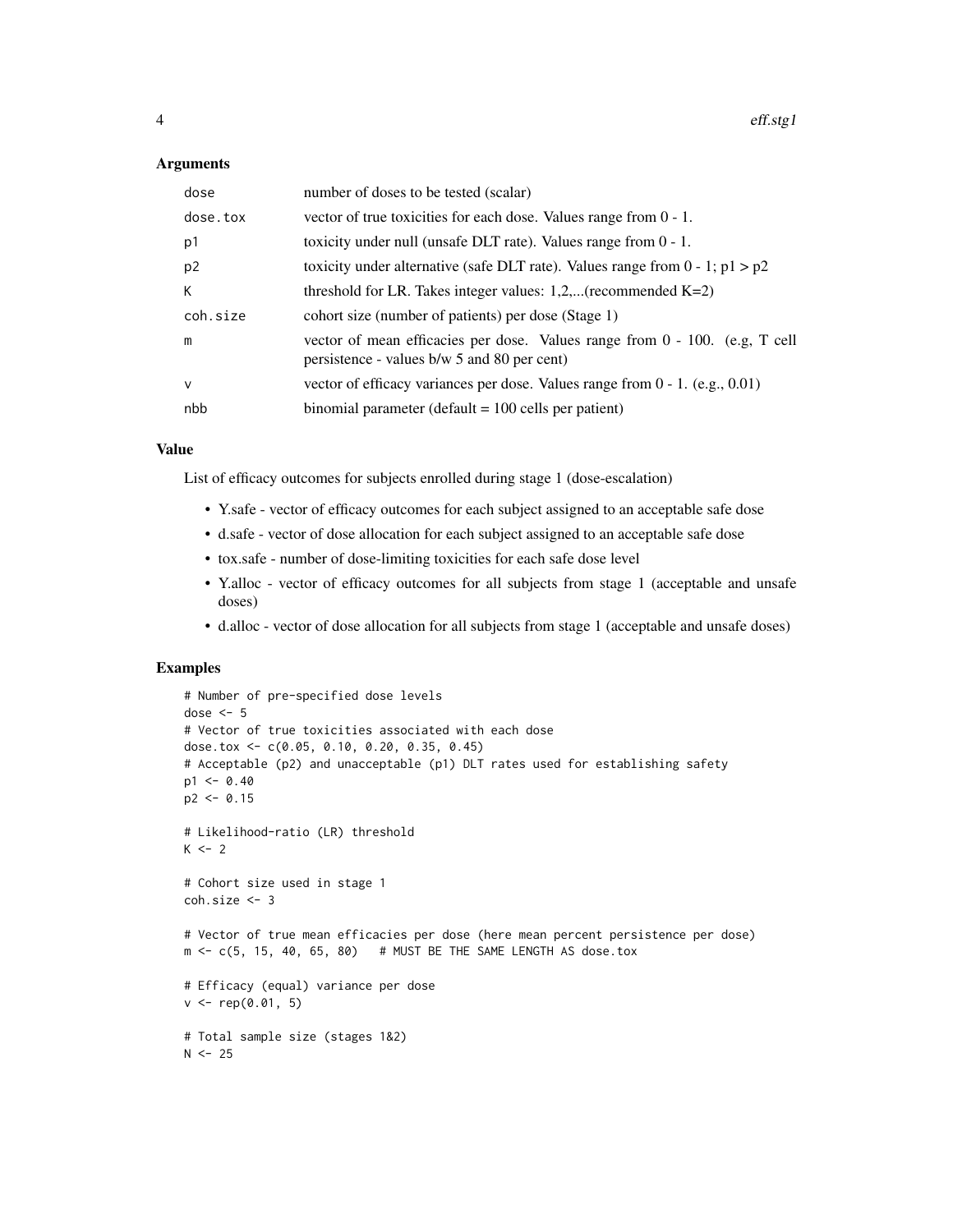# <span id="page-4-0"></span>eff.stg1.nTTP 5

```
# Stopping rule: if dose 1 is the only safe dose, allocate up to 9 pts.
stop.rule <- 9
eff.stg1(dose = dose, dose.tox = dose.tox, p1 = p1, p2 = p2, K = K,
coh.size = coh.size, m, v, nb = 100)
```

| eff.stg1.nTTP | Generates efficacy outcomes for stage 1 when using nTTP to measure |
|---------------|--------------------------------------------------------------------|
|               | toxicity                                                           |

# Description

Function eff.stg1.nTTP() uses a beta-binomial distribution to generate outcomes (Ys) corresponding to acceptable dose assignments from stage 1.

# Usage

```
eff.stg1.nTTP(dose, p1, p2, K, coh.size, m, v, nbb = 100, W, TOX, ntox,
 std.nTTP)
```

| dose           | number of doses to be tested (scalar)                                                                                                                                                                                                                                                                                                                                                                            |  |  |  |  |  |
|----------------|------------------------------------------------------------------------------------------------------------------------------------------------------------------------------------------------------------------------------------------------------------------------------------------------------------------------------------------------------------------------------------------------------------------|--|--|--|--|--|
| p1             | toxicity under null (unsafe nTTP). Values range from $0 - 1$ .                                                                                                                                                                                                                                                                                                                                                   |  |  |  |  |  |
| p <sub>2</sub> | toxicity under alternative (safe nTTP). Values range from $0 - 1$ ; $p1 > p2$                                                                                                                                                                                                                                                                                                                                    |  |  |  |  |  |
| К              | threshold for LR. Takes integer values: $1,2,$ (recommended K=2)                                                                                                                                                                                                                                                                                                                                                 |  |  |  |  |  |
| coh.size       | cohort size (number of patients) per dose (Stage 1)                                                                                                                                                                                                                                                                                                                                                              |  |  |  |  |  |
| m              | vector of mean efficacies per dose. Values range from 0 - 100. (e.g, T cell<br>persistence - values b/w 5 and 80 per cent)                                                                                                                                                                                                                                                                                       |  |  |  |  |  |
| $\vee$         | vector of efficacy variances per dose. Values range from $0 - 1$ . (e.g., 0.01)                                                                                                                                                                                                                                                                                                                                  |  |  |  |  |  |
| nbb            | binomial parameter (default $= 100$ cells per patient)                                                                                                                                                                                                                                                                                                                                                           |  |  |  |  |  |
| W              | matrix defining burden weight of each grade level for all toxicity types. The<br>dimensions are ntox rows by 4 columns (for grades 0-4). See Ezzalfani et al.<br>$(2013)$ for details.                                                                                                                                                                                                                           |  |  |  |  |  |
| <b>TOX</b>     | matrix array of toxicity probabilities. There should be ntox matrices. Each<br>matrix represents one toxicity type, where probabilities of each toxicity grade<br>are specified across each dose. Each matrix has the same dimensions: n rows,<br>representing number of doses, and 5 columns (for grades 0-4). Probabilities<br>across each dose (rows) must sum to 1. See Ezzalfani et al. (2013) for details. |  |  |  |  |  |
| ntox           | number (integer) of different toxicity types                                                                                                                                                                                                                                                                                                                                                                     |  |  |  |  |  |
| std.nTTP       | the standard deviation of nTTP scores at each dose level (assumed constant<br>across doses)                                                                                                                                                                                                                                                                                                                      |  |  |  |  |  |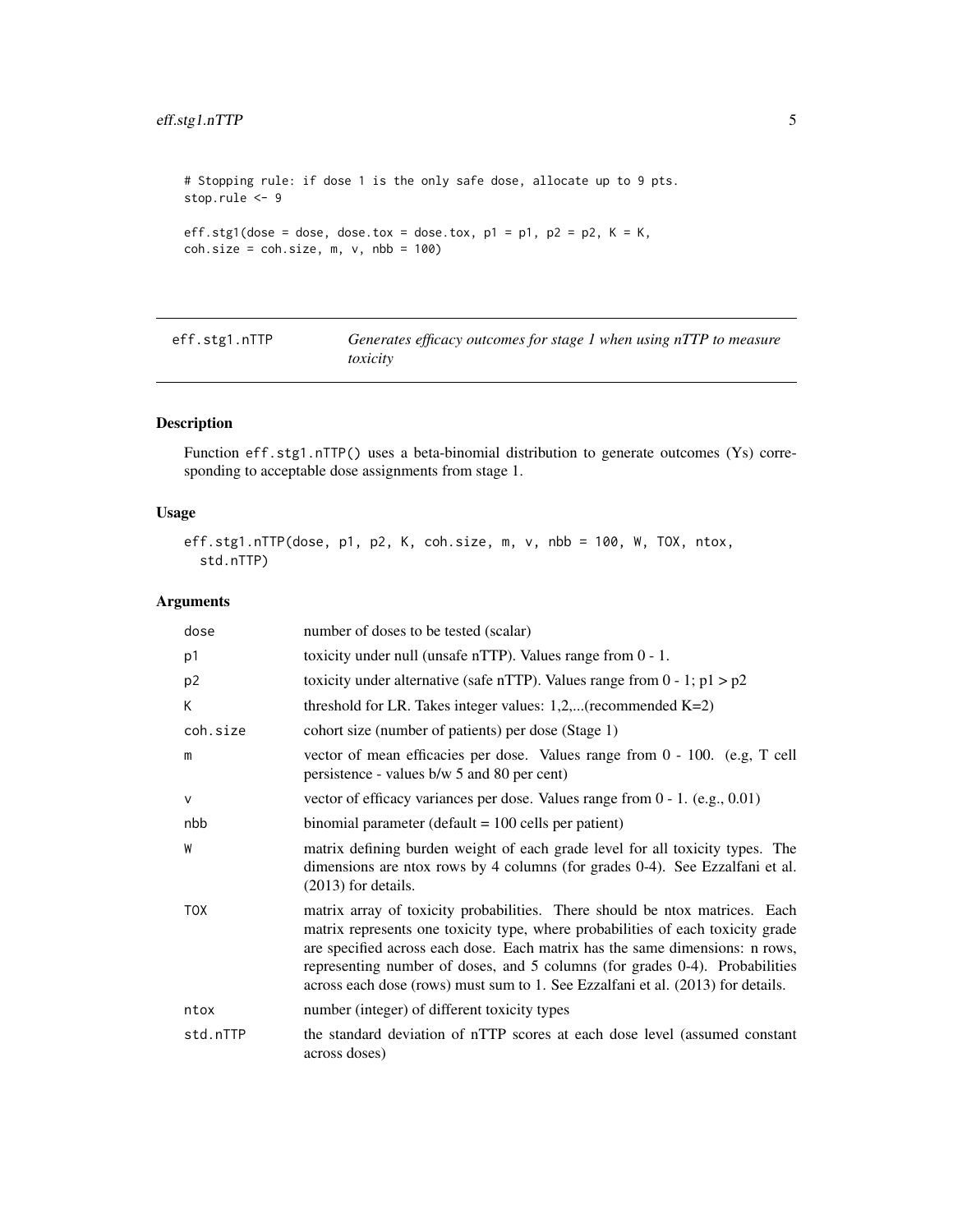List of efficacy outcomes for subjects enrolled during stage 1 (dose-escalation)

- Y.safe vector of efficacy outcomes for each subject assigned to an acceptable safe dose
- d.safe vector of dose allocation for each subject assigned to an acceptable safe dose
- tox.safe number of dose-limiting toxicities for each safe dose level
- Y.alloc vector of efficacy outcomes for all subjects from stage 1 (acceptable and unsafe doses)
- d.alloc vector of dose allocation for all subjects from stage 1 (acceptable and unsafe doses)
- all\_nttp all observed nTTP values

```
# Number of pre-specified dose levels
dose <-6# Acceptable (p2) and unacceptable nTTP values
p1 < -0.35p2 < -0.10# Likelihood-ratio (LR) threshold
K < -2# Cohort size used in stage 1
coh.size <- 3
# Efficacy (equal) variance per dose
v \leq -rep(0.01, 6)# Dose-efficacy curve
m = c(10, 20, 30, 40, 70, 90)
# Number of toxicity types
ntox < -3# Toxicity burden weight matrix
W = matrix(c(0, 0.5, 0.75, 1.0, 1.5, # Burden weight for grades 0-4 for toxicity 1)0, 0.5, 0.75, 1.0, 1.5, # Burden weight for grades 0-4 for toxicity 2
             0, 0.00, 0.00, 0.5, 1), # Burden weight for grades 0-4 for toxicity 3
           nrow = ntox, byrow = TRUE)
# standard deviation of nTTP values
std.nTTP = 0.15# Array of toxicity event probabilities
TOX <- array(NA, c(dose, 5, ntox))
TOX[, , 1] = matrix(c(0.823, 0.152, 0.022, 0.002, 0.001,
                     0.791, 0.172, 0.032, 0.004, 0.001,
```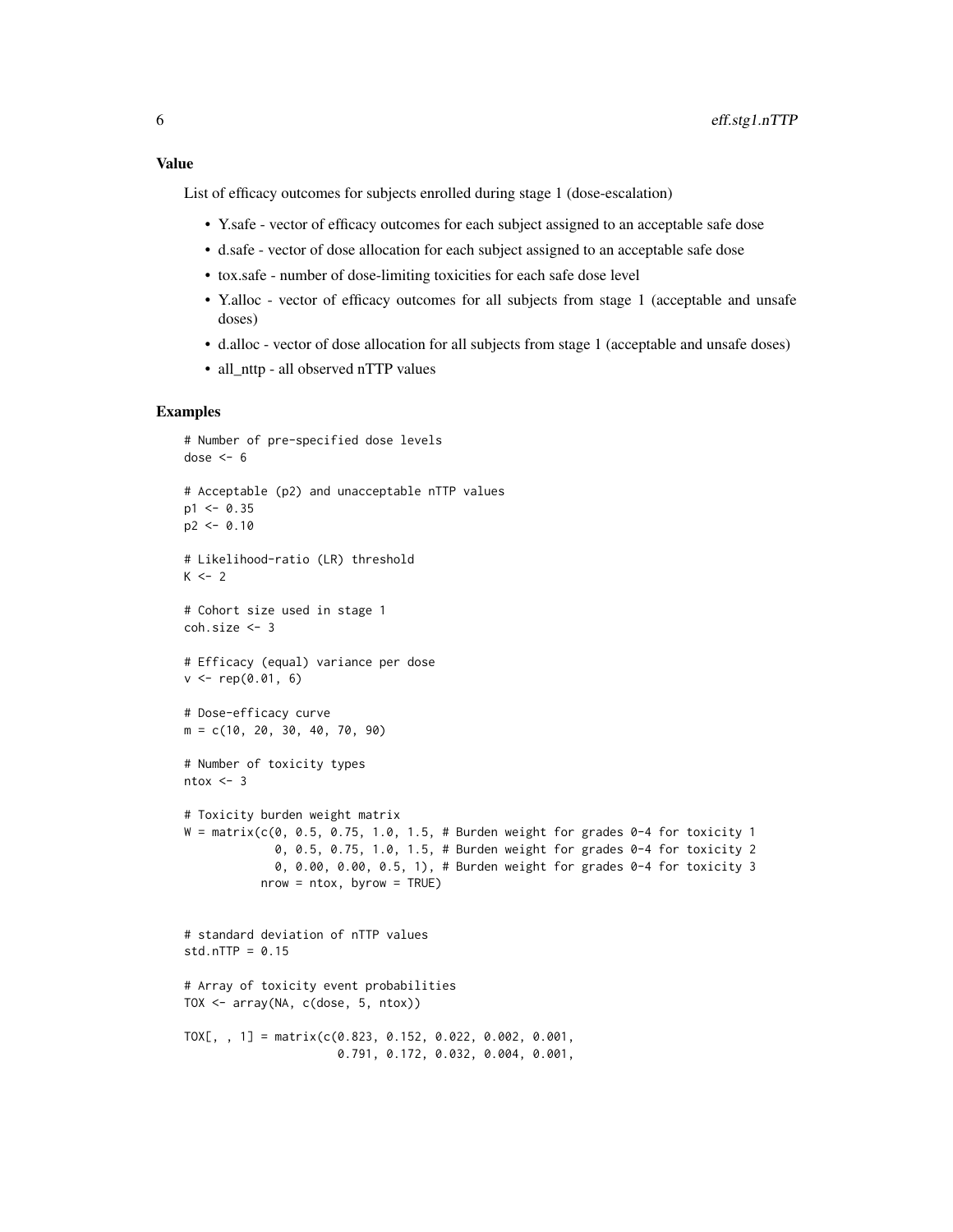#### <span id="page-6-0"></span>get.thresh 7

```
0.758, 0.180, 0.043, 0.010, 0.009,
                      0.685, 0.190, 0.068, 0.044, 0.013,
                      0.662, 0.200, 0.078, 0.046, 0.014,
                      0.605, 0.223, 0.082, 0.070, 0.020),
                    nrow = 6, byrow = TRUE)
TOX[, , 2] = matrix(c(0.970, 0.027, 0.002, 0.001, 0.000,
                      0.968, 0.029, 0.002, 0.001, 0.000,
                      0.813, 0.172, 0.006, 0.009, 0.000,
                      0.762, 0.183, 0.041, 0.010, 0.004,
                      0.671, 0.205, 0.108, 0.011, 0.005,
                      0.397, 0.258, 0.277, 0.060, 0.008),
                    nrow = 6, byrow = TRUE)
TOX[, , 3] = matrix(c(0.930, 0.060, 0.005, 0.001, 0.004,
                      0.917, 0.070, 0.007, 0.001, 0.005,
                      0.652, 0.280, 0.010, 0.021, 0.037,
                      0.536, 0.209, 0.031, 0.090, 0.134,
                      0.015, 0.134, 0.240, 0.335, 0.276,
                      0.005, 0.052, 0.224, 0.372, 0.347),
                    nrow = 6, byrow = TRUE)
eff.stg1.nTTP(dose = dose, p1 = p1, p2 = p2, K = K, coh.size = coh.size,
m = m, v = v, nbb = 100, W = W, TOX = TOX, ntox = ntox, std.nTTP = std.nTTP)
```
#### get.thresh *Obtain average nTTP at each dose level*

#### Description

Obtain average nTTP at each dose level

# Usage

get.thresh(dose, ntox, W, TOX)

| dose       | number of doses to be tested (scalar)                                                                                                                                                                                                                                                                                                                                                                            |
|------------|------------------------------------------------------------------------------------------------------------------------------------------------------------------------------------------------------------------------------------------------------------------------------------------------------------------------------------------------------------------------------------------------------------------|
| ntox       | number (integer) of different toxicity types (e.g, hematological, neurological,<br>GI)                                                                                                                                                                                                                                                                                                                           |
| W          | matrix defines burden weight of each grade level for all toxicity types. The<br>dimensions are ntox rows by 4 columns (for grades 0-4). See Ezzalfani et al.<br>$(2013)$ for details.                                                                                                                                                                                                                            |
| <b>TOX</b> | matrix array of toxicity probabilities. There should be ntox matrices. Each<br>matrix represents one toxicity type, where probabilities of each toxicity grade<br>are specified across each dose. Each matrix has the same dimensions: n rows,<br>representing number of doses, and 5 columns (for grades 0-4). Probabilities<br>across each dose (rows) must sum to 1. See Ezzalfani et al. (2013) for details. |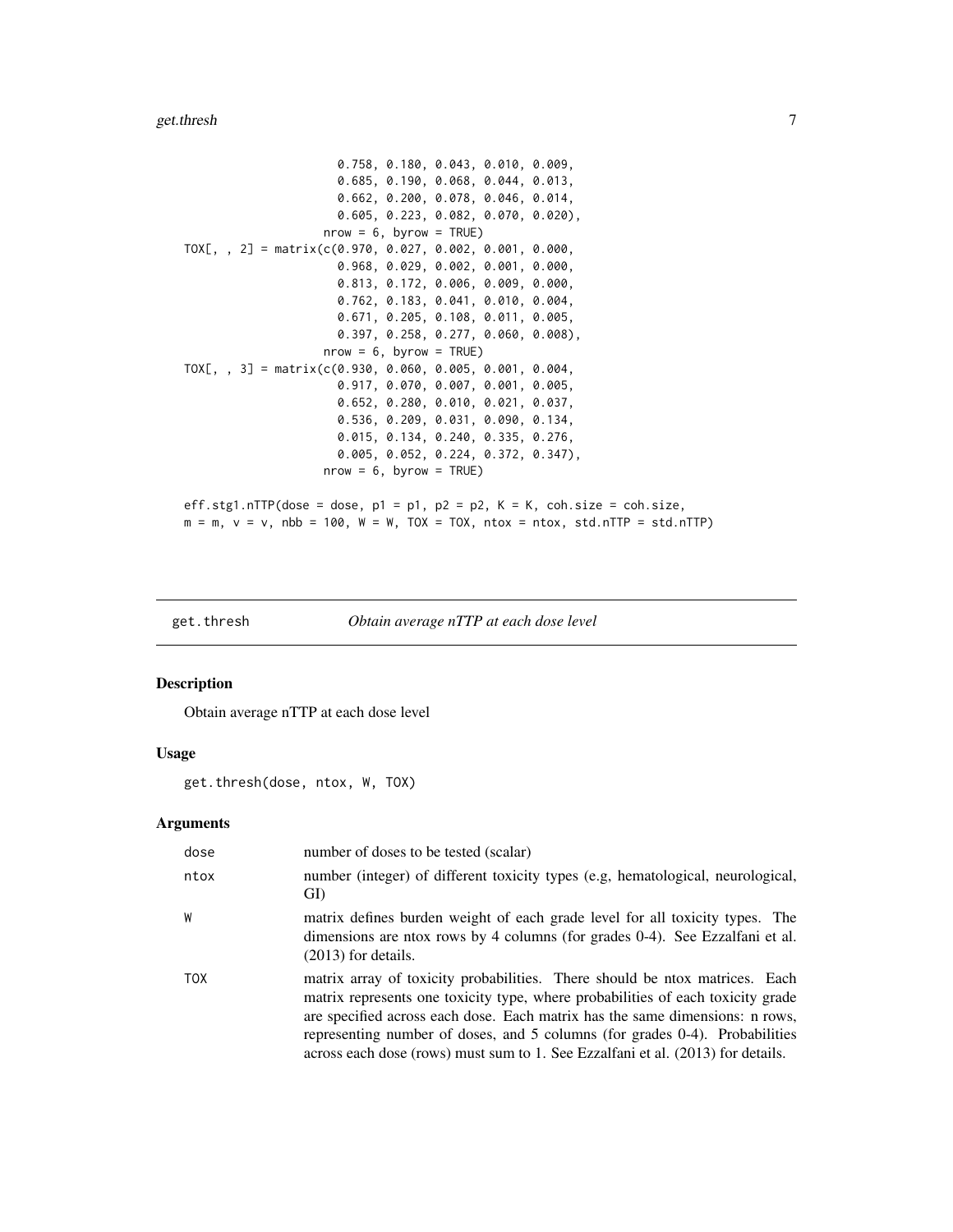<span id="page-7-0"></span>Vector of average nTTP for each dose level.

#### Examples

```
# Number of test doses
dose = 6# Number of toxicity types
ntox < -3# Toxicity burden weight matrix
W = matrix(c(0, 0.5, 0.75, 1.0, 1.5, # Burden weight for grades 0-4 for toxicity 1
             0, 0.5, 0.75, 1.0, 1.5, # Burden weight for grades 0-4 for toxicity 2
             0, 0.00, 0.00, 0.5, 1), # Burden weight for grades 0-4 for toxicity 3
           nrow = ntox, byrow = TRUE)
# Array of toxicity event probabilities
TOX = array(NA, c(dose, 5, ntox))TOX[,, 1] = matrix(c(0.823, 0.152, 0.022, 0.002, 0.001, \#prob of tox for dose 1 and tox type 1
                 0.791, 0.172, 0.032, 0.004, 0.001, #prob of tox for dose 2 and tox type 1
                 0.758, 0.180, 0.043, 0.010, 0.009, #prob of tox for dose 3 and tox type 1
                 0.685, 0.190, 0.068, 0.044, 0.013, #prob of tox for dose 4 and tox type 1
                 0.662, 0.200, 0.078, 0.046, 0.014, #prob of tox for dose 5 and tox type 1
                 0.605, 0.223, 0.082, 0.070, 0.020), #prob of tox for dose 6 and tox type 1
                      nrow = 6, byrow = TRUE)
TOX[, , 2] = matrix(c(0.970, 0.027, 0.002, 0.001, 0.000, #prob of tox for dose 1 and tox type 2
                 0.968, 0.029, 0.002, 0.001, 0.000, #prob of tox for dose 2 and tox type 2
                 0.813, 0.172, 0.006, 0.009, 0.000, #prob of tox for dose 3 and tox type 2
                 0.762, 0.183, 0.041, 0.010, 0.004, #prob of tox for dose 4 and tox type 2
                 0.671, 0.205, 0.108, 0.011, 0.005, #prob of tox for dose 5 and tox type 2
                 0.397, 0.258, 0.277, 0.060, 0.008), #prob of tox for dose 6 and tox type 2
                      nrow = 6, byrow = TRUE)
TOX[, , 3] = matrix(c(0.930, 0.060, 0.005, 0.001, 0.004, #prob of tox for dose 1 and tox type 3
                 0.917, 0.070, 0.007, 0.001, 0.005, #prob of tox for dose 2 and tox type 3
                 0.652, 0.280, 0.010, 0.021, 0.037, #prob of tox for dose 3 and tox type 3
                 0.536, 0.209, 0.031, 0.090, 0.134, #prob of tox for dose 4 and tox type 3
                 0.015, 0.134, 0.240, 0.335, 0.276, #prob of tox for dose 5 and tox type 3
                 0.005, 0.052, 0.224, 0.372, 0.347), #prob of tox for dose 6 and tox type 3
                      nrow = 6, byrow = TRUE)
```
 $get.$  thresh(dose = dose, ntox = ntox,  $W = W$ , TOX = TOX)

LRtox *Calculates likelihood of safety for single dose*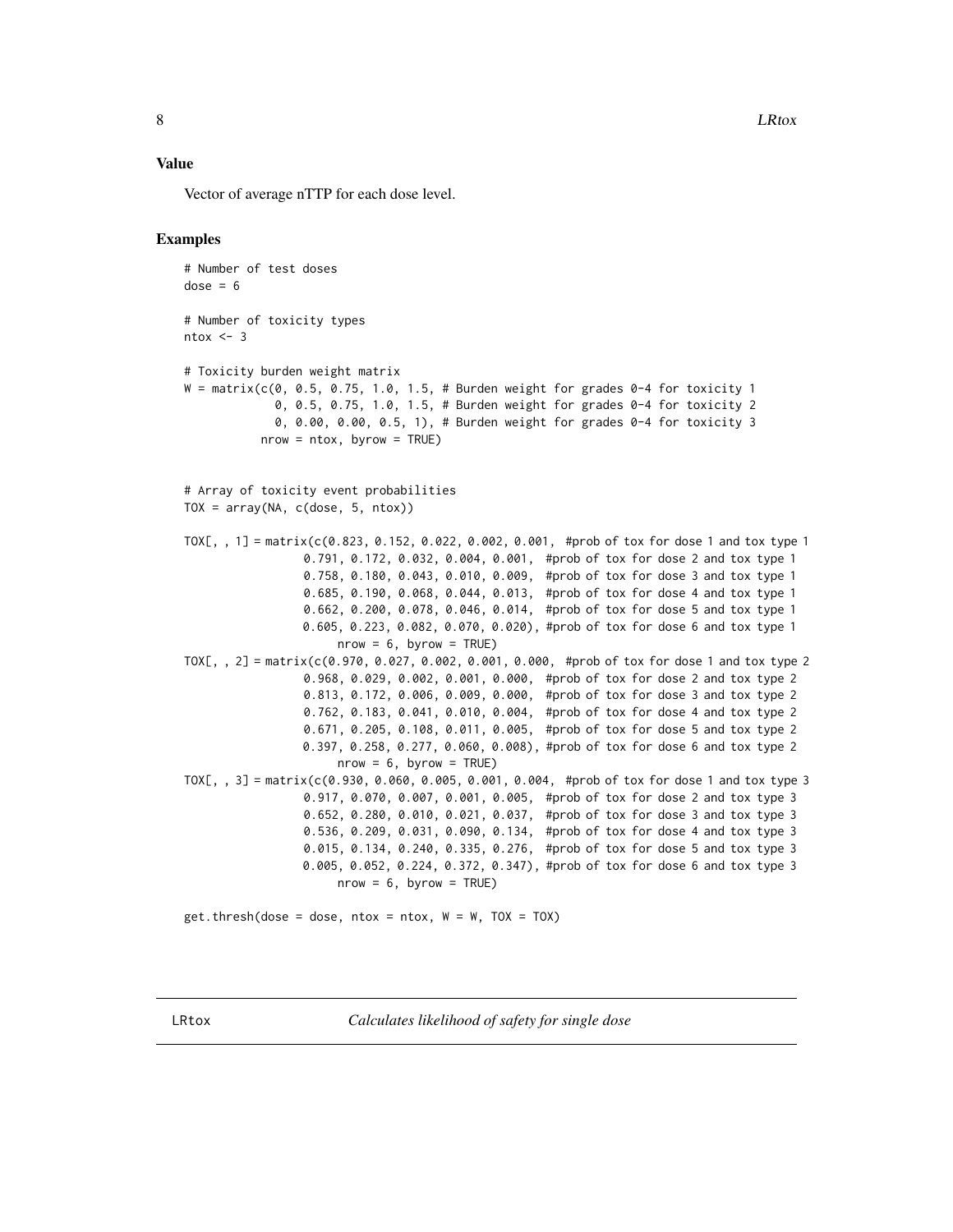#### <span id="page-8-0"></span>LRtox.nTTP 9

# Description

Function LRtox() calculates the likelihood of safety for a single dose and designates whether to escalate to the next dose (safe) or stop dose escalation and move onto stage 2 (unsafe).

#### Usage

```
LRtox(coh.size, ndlt, p1, p2, K = 2)
```
#### Arguments

| coh.size       | cohort size (number of patients) per dose (Stage 1)                               |
|----------------|-----------------------------------------------------------------------------------|
| ndlt           | number of observed DLTs                                                           |
| p1             | toxicity under null (unsafe DLT rate). Values range from $0 - 1$ .                |
| p <sub>2</sub> | toxicity under alternative (safe DLT rate). Values range from $0 - 1$ ; $p1 > p2$ |
| K              | threshold for LR. Takes integer values: $1,2,$ (recommended K=2)                  |

# Value

List object that gives the likelihood ratio of safety and indicates whether to escalate to the next highest dose level, or stop dose escalation and move onto stage 2.

# Examples

 $LRtox$ (coh.size = 3, ndlt = 2, p1 = 0.40, p2 = 0.15, K = 2) LRtox(coh.size = 3, ndlt = 1, p1 = 0.40, p2 = 0.15, K = 2)

```
LRtox.nTTP Calculates likelihood of safety for single dose, using nTTP
```
# Description

(nTTP) Function LRtox.nTTP() calculates the likelihood of safety for a single dose and designates whether to escalate to the next dose (safe) or stop dose escalation and move onto stage 2 (unsafe).

#### Usage

```
LRtox.nTTP(tox_grades, ntox, coh.size, W, p1, p2, K = 2,
  std.nTTP = 0.15)
```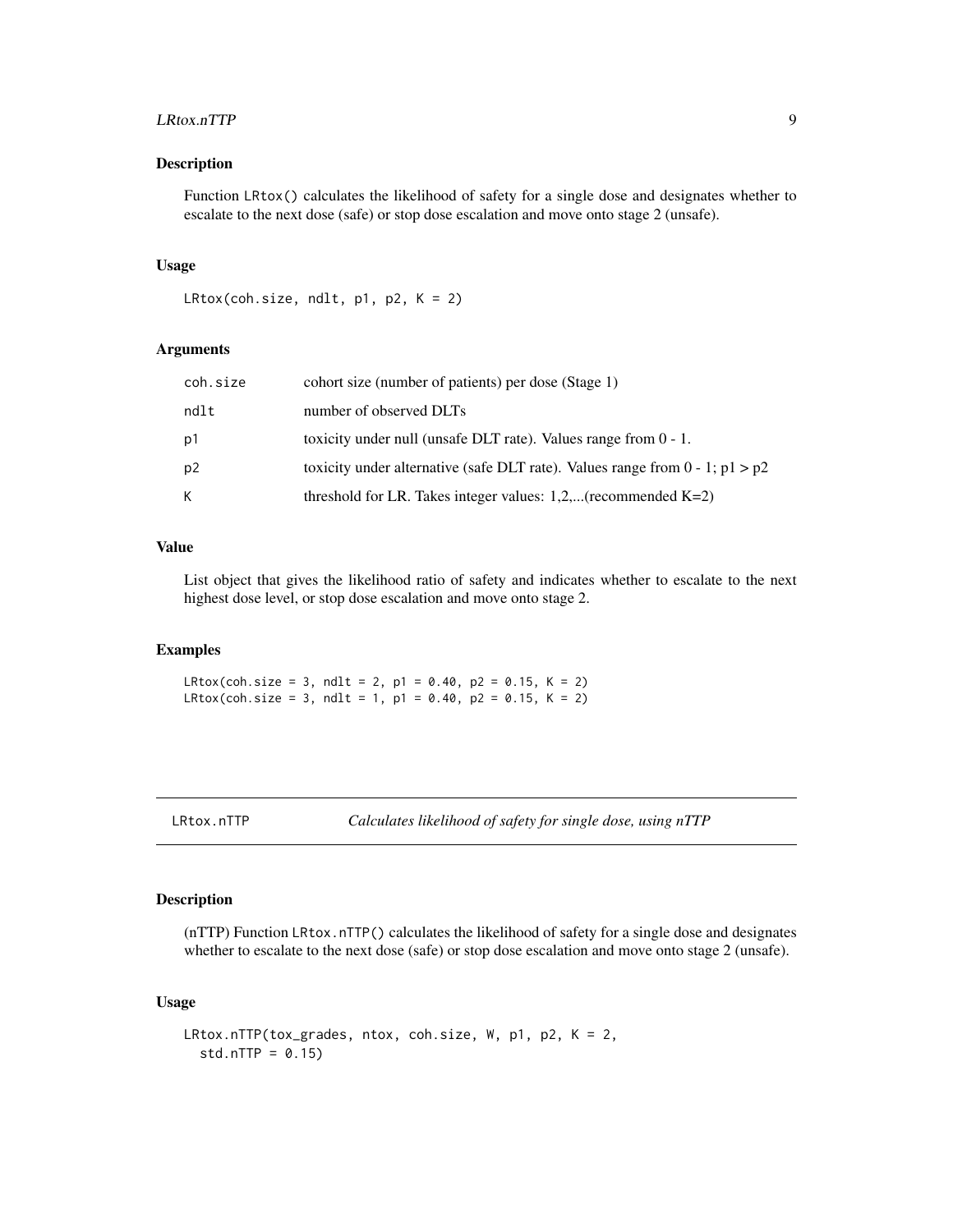#### Arguments

| tox_grades     | data frame of observed AE grades for each patient (rows) across all toxicity<br>types (columns). e.g. for one patient, grades for 3 toxicity types might be $c(3, 1)$<br>2, 4), where they experienced a grade 3 AE for tox type 1, grade 2 AE for tox<br>type 2, etc. |
|----------------|------------------------------------------------------------------------------------------------------------------------------------------------------------------------------------------------------------------------------------------------------------------------|
| ntox           | number (integer) of different toxicity types                                                                                                                                                                                                                           |
| coh.size       | cohort size (number of patients) per dose (Stage 1)                                                                                                                                                                                                                    |
| W              | matrix defining burden weight of each grade level for all toxicity types. The<br>dimensions are ntox rows by 5 columns (for grades 0-4). See Ezzalfani et al.<br>$(2013)$ for details.                                                                                 |
| p1             | toxicity under null (unsafe DLT rate). Values range from $0 - 1$ .                                                                                                                                                                                                     |
| p <sub>2</sub> | toxicity under alternative (safe DLT rate). Values range from $0 - 1$ ; $p1 > p2$                                                                                                                                                                                      |
| K              | threshold for LR. Takes integer values: $1,2,$ (recommended K=2)                                                                                                                                                                                                       |
| std.nTTP       | the standard deviation of nTTP scores at each dose level (constant across doses)                                                                                                                                                                                       |

# Value

List object that gives the likelihood ratio of safety and indicates whether to escalate to the next highest dose level, or stop dose escalation and move onto stage 2.

```
ntox = 3 # three different types of toxicity
coh.size = 3 # number of patients enrolled per dose
# Observed AE grades for each patient on tested dose
obs = data-frame(tox1 = c(3, 2, 4),\text{tox2 = c(1, 1, 2)},
                 \text{tox3} = \text{c}(2, 3, 3)# Toxicity burden weight matrix
W = matrix(c(0, 0.5, 0.75, 1.0, 1.5, # Burden weight for grades 0-4 for toxicity 1)0, 0.5, 0.75, 1.0, 1.5, # Burden weight for grades 0-4 for toxicity 2
             0, 0.00, 0.00, 0.5, 1), # Burden weight for grades 0-4 for toxicity 3
             nrow = ntox, byrow = TRUE)
# Acceptable (p2) and unacceptable nTTP values
p1 < -0.35p2 < -0.10LRtox.nTTP(obs, ntox, coh.size, W, p1, p2, K = 2, std.nTTP = 0.15)
```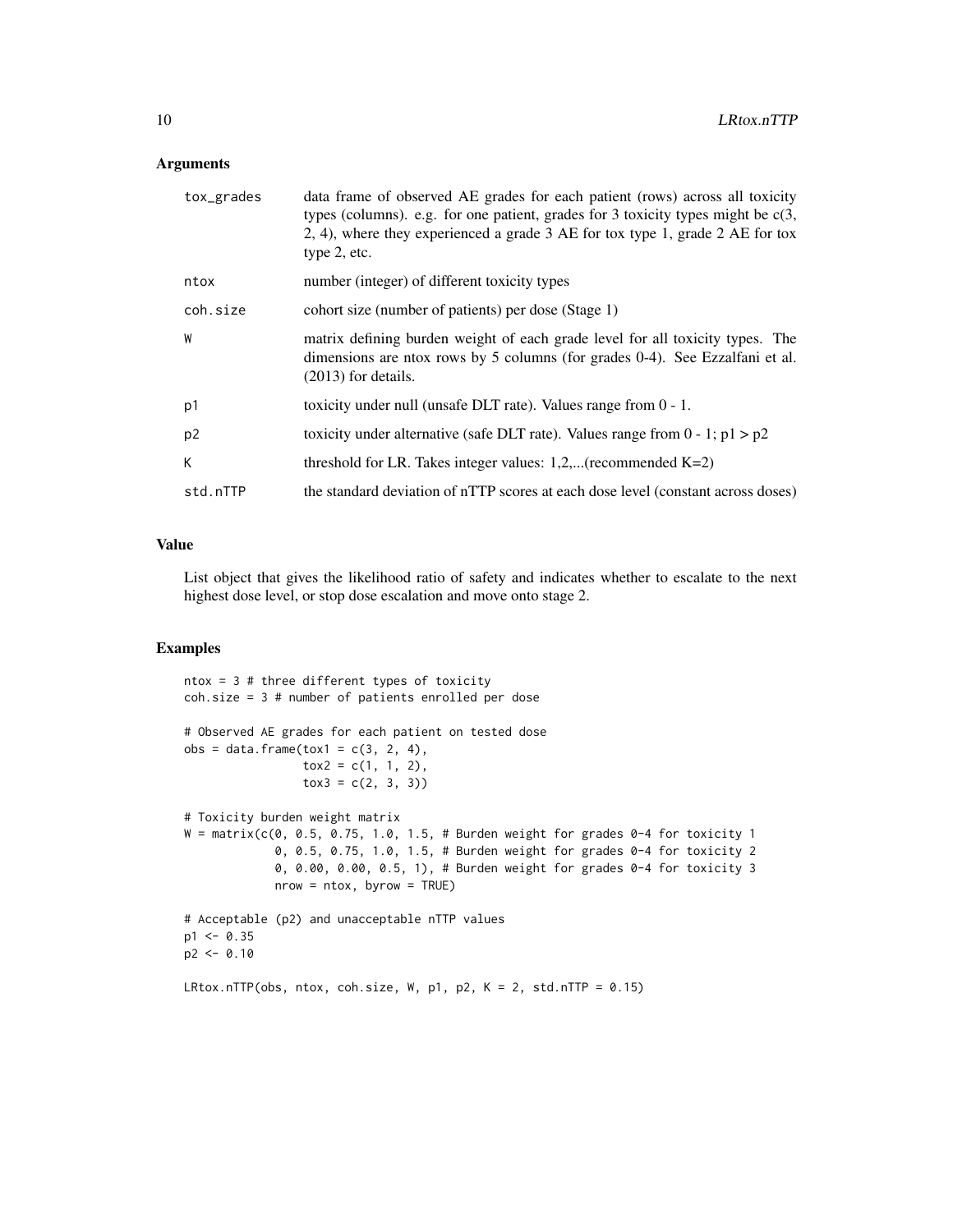<span id="page-10-0"></span>

# Description

Results are displayed in a matrix format, where each row represents one trial simulation

# Usage

nTTP.indiv.sim(W, TOX, ntox, dose)

# Arguments

| W          | matrix defining burden weight of each grade level for all toxicity types. The<br>dimensions are ntox rows by 5 columns (for grades 0-4). See Ezzalfani et al.<br>$(2013)$ for details.                                                                                                                                                                                                                           |
|------------|------------------------------------------------------------------------------------------------------------------------------------------------------------------------------------------------------------------------------------------------------------------------------------------------------------------------------------------------------------------------------------------------------------------|
| <b>TOX</b> | matrix array of toxicity probabilities. There should be ntox matrices. Each<br>matrix represents one toxicity type, where probabilities of each toxicity grade<br>are specified across each dose. Each matrix has the same dimensions: n rows,<br>representing number of doses, and 5 columns (for grades 0-4). Probabilities<br>across each dose (rows) must sum to 1. See Ezzalfani et al. (2013) for details. |
| ntox       | number (integer) of different toxicity types                                                                                                                                                                                                                                                                                                                                                                     |
| dose       | number of doses to be tested (scalar)                                                                                                                                                                                                                                                                                                                                                                            |

### Value

List of the following objects:

- sim.Y estimated efficacy per each dose assignment
- sim.d dose assignment for each patient in the trial

| rand.prob |         | Calculates randomization probabilities and dose allocation for next |  |  |  |
|-----------|---------|---------------------------------------------------------------------|--|--|--|
|           | patient |                                                                     |  |  |  |

# Description

Function rand.prob() calculates the updated randomization probabilities based on observed efficacies up to that point. It also gives the dose allocation for the next enrolled patient based on these probabilities.

#### Usage

rand.prob(y.eff, d.safe)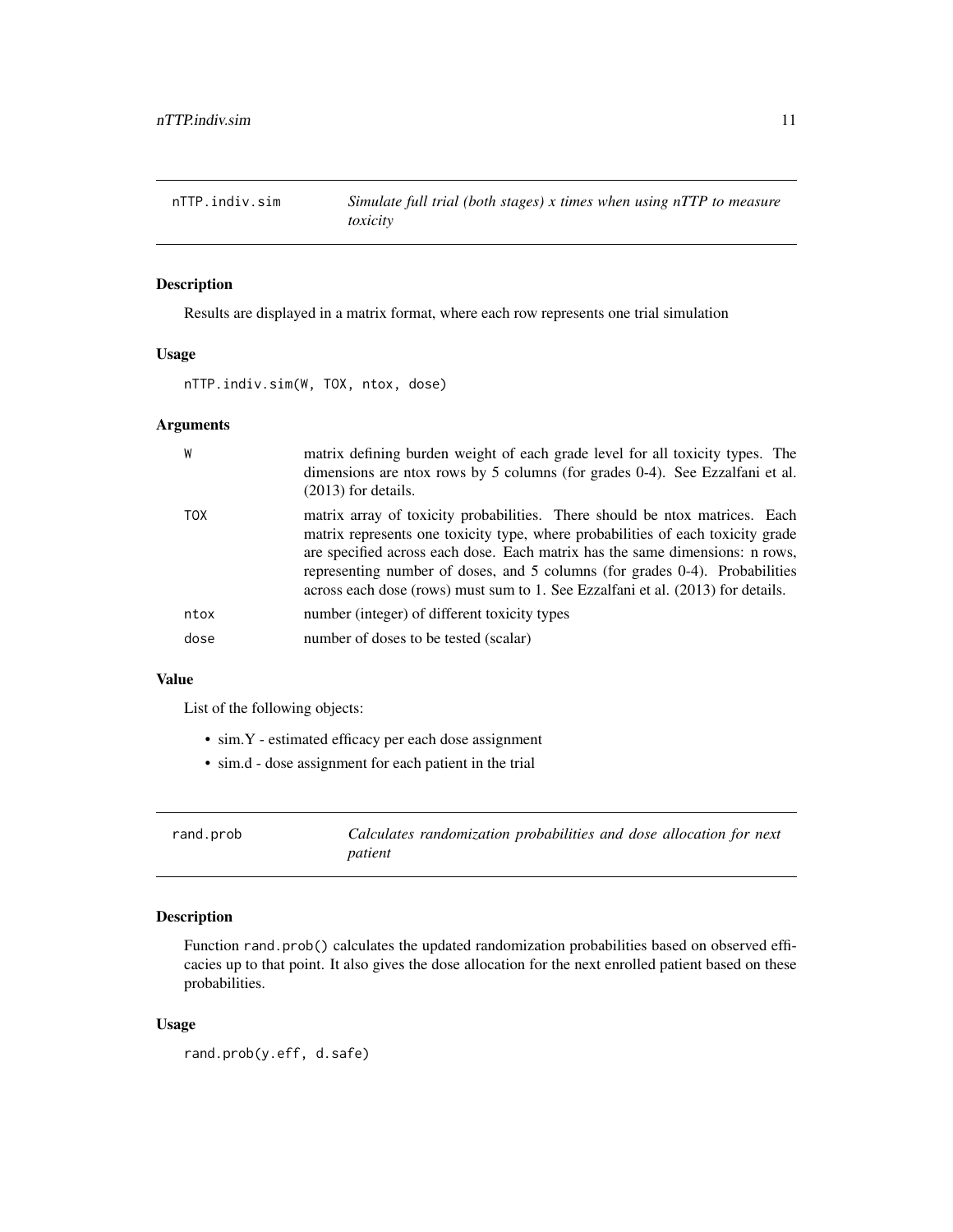<span id="page-11-0"></span>12 rand.stg2

#### Arguments

| y.eff  | vector of all efficacy outcomes for each dose allocation |
|--------|----------------------------------------------------------|
| d.safe | vector of dose assignment                                |

# Value

List object giving

- Rand.Prob randomization probability for each safe dose (from stage 1)
- Next.Dose the dose to enroll the next patient on

## Examples

```
y.eff <- c(9, 1, 0, 34, 10, 27, 38, 42, 60, 75, 48, 62)
d.safe <- c(1, 1, 1, 2, 2, 2, 3, 3, 3, 4, 4, 4)
rand.prob(y.eff, d.safe)
```
#### rand.stg2 *Stage 2 Adaptive Randomization*

#### Description

Function rand. stg2() fits a linear regression for the continuous efficacy outcomes, computes the randomization probabilities/dose and allocates the next patient to a dose that is considered acceptably safe and has the most promising efficacy. Dose safety is still monitored using LR and doses that become unacceptable are discarded (never re-visited).

#### Usage

```
rand.stg2(dose, dose.tox, p1, p2, K, coh.size, m, v, N, stop.rule = 9,
  \text{cohort} = 1, samedose = TRUE, \text{nbb} = 100)
```

| dose           | number of doses to be tested (scalar)                                                                                      |
|----------------|----------------------------------------------------------------------------------------------------------------------------|
| dose.tox       | vector of true toxicities for each dose. Values range from $0 - 1$ .                                                       |
| p1             | toxicity under null (unsafe DLT rate). Values range from $0 - 1$ .                                                         |
| p <sub>2</sub> | toxicity under alternative (safe DLT rate). Values range from $0 - 1$ ; $p1 > p2$                                          |
| К              | threshold for LR. Takes integer values: $1,2,$ (recommended K=2)                                                           |
| coh.size       | cohort size (number of patients) per dose (Stage 1)                                                                        |
| m              | vector of mean efficacies per dose. Values range from 0 - 100. (e.g. T cell<br>persistence - values b/w 5 and 80 per cent) |
| $\vee$         | vector of efficacy variances per dose. Values range from $0 - 1$ . (e.g., 0.01)                                            |
| N              | total sample size for stages $1&2$                                                                                         |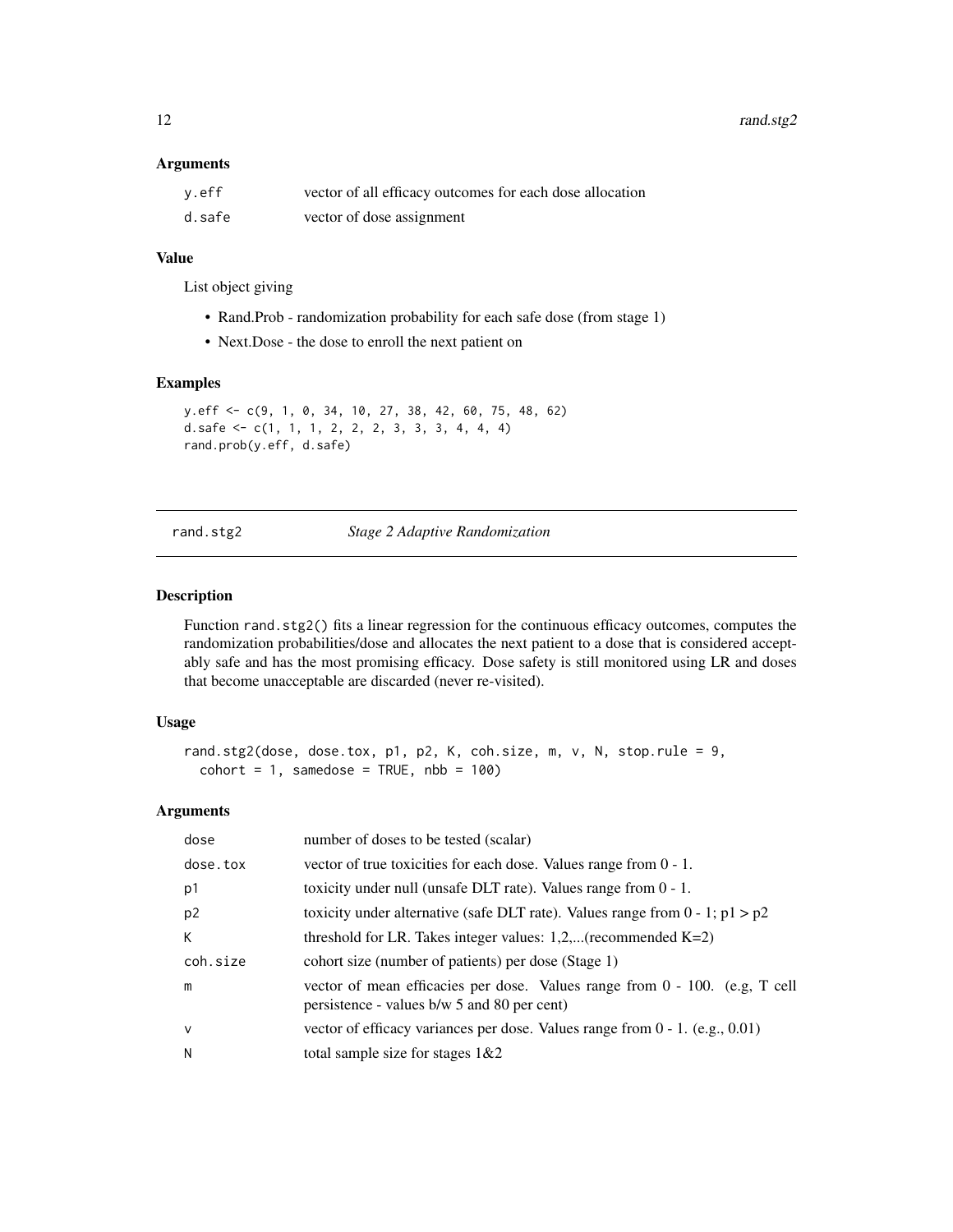#### $rand.size2$  13

| stop.rule | if only dose 1 safe, allocate up to 9 (default) patients at dose 1 to collect more<br>info                                                   |
|-----------|----------------------------------------------------------------------------------------------------------------------------------------------|
| cohort    | cohort size (number of patients) per dose (Stage 2). Default is 1.                                                                           |
| samedose  | designates whether the next patient is allocated to the same dose as the previous<br>patient. Default is TRUE. Function adjusts accordingly. |
| nbb       | binomial parameter (default $= 100$ cells per patient)                                                                                       |

#### Value

List of the following objects:

- Y.final vector of all efficacy outcomes (Ys) corresponding to dose assignments (Stages 1&2)
- d.final vector of all dose assignments(Stages 1&2)

If dose allocation stops early, put NAs in d.final and y.final until it reaches the total sample size.

```
# Number of pre-specified dose levels
dose <-5# Vector of true toxicities associated with each dose
dose.tox <- c(0.05, 0.10, 0.20, 0.35, 0.45)
# Acceptable (p_yes) and unacceptable (p_no) DLT rates used for establishing safety
p_no <- 0.40
p_yes <- 0.15
# Likelihood-ratio (LR) threshold
K < - 2# Cohort size used in stage 1
coh.size <- 3
# Vector of true mean efficacies per dose (here mean percent persistence per dose)
m < -c(5, 15, 40, 65, 80) # MUST BE THE SAME LENGTH AS dose.tox
# Efficacy(equal) variance per dose
v \leq -rep(0.01, 5)# Total sample size (stages 1&2)
N < -25# Stopping rule: if dose 1 is the only safe dose, allocate up to 9 pts.
stop.rule <- 9
rand.stg2(dose, dose.tox, p_no, p_yes, K, coh.size, m, v, N, stop.rule = stop.rule,
\text{cohort} = 1, samedose = TRUE, \text{nbb} = 100)
```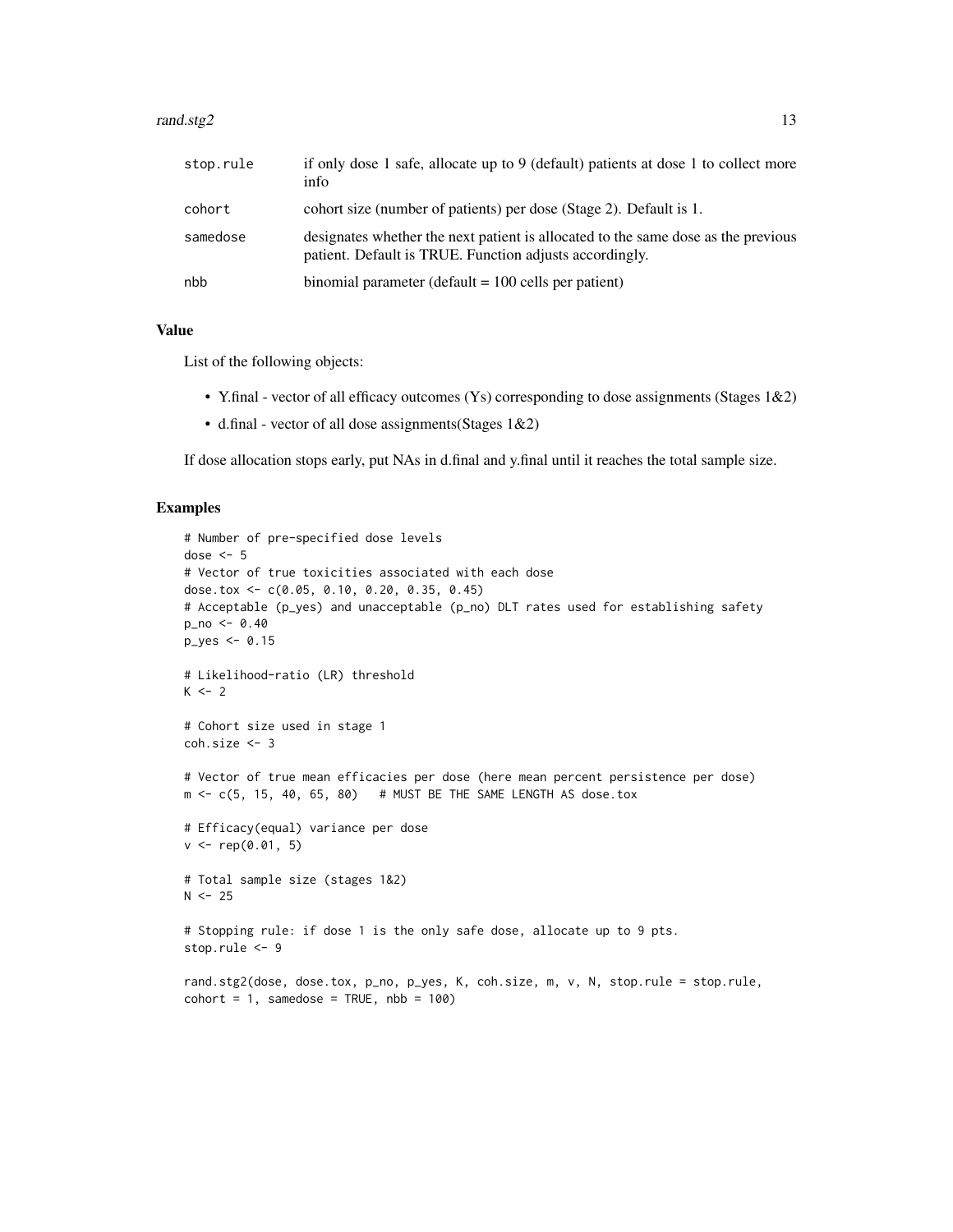<span id="page-13-0"></span>

# Description

Function rand.stg2.nTTP() fits a linear regression for the continuous efficacy outcomes, computes the randomization probabilities/dose and allocates the next patient to a dose that is considered acceptably safe and has the highest efficacy. Dose safety (with nTTP) is still monitored using LR and doses that become unacceptable are discarded (never re-visited).

#### Usage

```
rand.stg2.nTTP(dose, p1, p2, K, coh.size, m, v, N, stop.rule = 9,
  \text{cohort} = 1, samedose = TRUE, nbb = 100, W, TOX, ntox,
  std.nTTP = 0.15
```

| dose           | number of doses to be tested (scalar)                                                                                                                                                                                                                                                                                                                                                                            |
|----------------|------------------------------------------------------------------------------------------------------------------------------------------------------------------------------------------------------------------------------------------------------------------------------------------------------------------------------------------------------------------------------------------------------------------|
| p1             | toxicity under null (unsafe nTTP). Values range from 0 - 1.                                                                                                                                                                                                                                                                                                                                                      |
| p <sub>2</sub> | toxicity under alternative (safe nTTP). Values range from $0 - 1$ ; $p1 > p2$                                                                                                                                                                                                                                                                                                                                    |
| K              | threshold for LR. Takes integer values: $1,2,$ (recommended K=2)                                                                                                                                                                                                                                                                                                                                                 |
| coh.size       | cohort size (number of patients) per dose (Stage 1)                                                                                                                                                                                                                                                                                                                                                              |
| m              | vector of mean efficacies per dose. Values range from 0 - 100. (e.g, T cell<br>persistence - values b/w 5 and 80 per cent)                                                                                                                                                                                                                                                                                       |
| v              | vector of efficacy variances per dose. Values range from $0 - 1$ . (e.g., 0.01)                                                                                                                                                                                                                                                                                                                                  |
| N              | total sample size for stages $1&&2$                                                                                                                                                                                                                                                                                                                                                                              |
| stop.rule      | if only dose 1 safe, allocate up to 9 (default) patients at dose 1 to collect more<br>info                                                                                                                                                                                                                                                                                                                       |
| cohort         | cohort size (number of patients) per dose (Stage 2). Default is 1.                                                                                                                                                                                                                                                                                                                                               |
| samedose       | designates whether the next patient is allocated to the same dose as the previous<br>patient. Default is TRUE. Function adjusts accordingly.                                                                                                                                                                                                                                                                     |
| nbb            | binomial parameter (default $= 100$ cells per patient)                                                                                                                                                                                                                                                                                                                                                           |
| W              | matrix defining burden weight of each grade level for all toxicity types. The<br>dimensions are ntox rows by 4 columns (for grades 0-4). See Ezzalfani et al.<br>$(2013)$ for details.                                                                                                                                                                                                                           |
| <b>TOX</b>     | matrix array of toxicity probabilities. There should be ntox matrices. Each<br>matrix represents one toxicity type, where probabilities of each toxicity grade<br>are specified across each dose. Each matrix has the same dimensions: n rows,<br>representing number of doses, and 5 columns (for grades 0-4). Probabilities<br>across each dose (rows) must sum to 1. See Ezzalfani et al. (2013) for details. |
| ntox           | number (integer) of different toxicity types                                                                                                                                                                                                                                                                                                                                                                     |
| std.nTTP       | the standard deviation of nTTP scores at each dose level (constant across doses)                                                                                                                                                                                                                                                                                                                                 |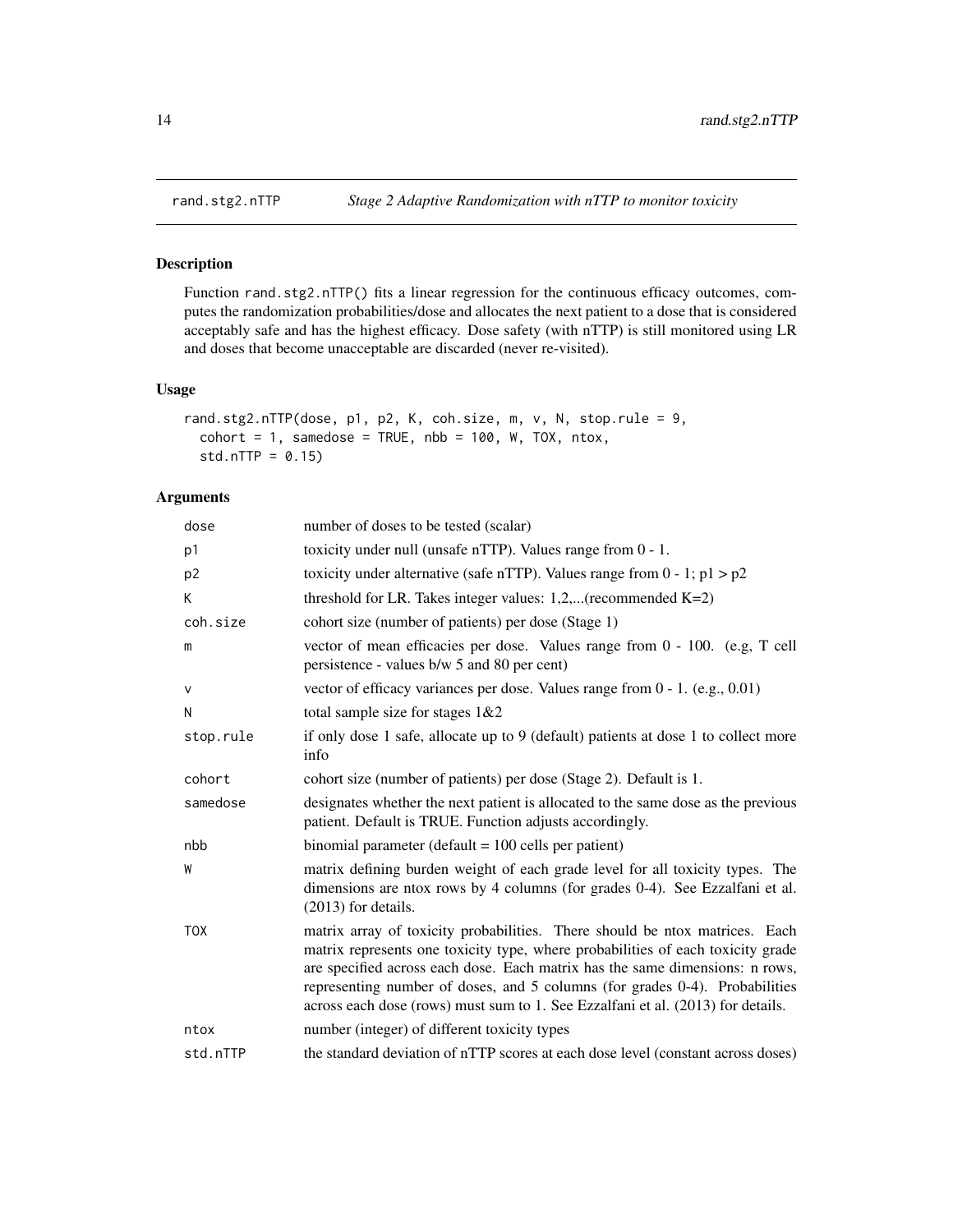#### Value

List of the following objects:

- Y.final vector of all efficacy outcomes (Ys) corresponding to dose assignments (Stages 1&2)
- d.final vector of all dose assignments(Stage 1&2)
- n1 Stage 1 sample size

If dose allocation stops early, put NAs in d.final and y.final until it reaches the total sample size.

```
# Number of pre-specified dose levels
dose <-6# Acceptable (p2) and unacceptable nTTP values
p1 < -0.35p2 < -0.10# Likelihood-ratio (LR) threshold
K < -2# Cohort size used in stage 1
coh.size <- 3
# Total sample size (stages 1&2)
N < -25# Efficacy (equal) variance per dose
v \leq rep(0.01, 6)# Dose-efficacy curve
m = c(10, 20, 30, 40, 70, 90)
# Number of toxicity types
ntox < -3# Toxicity burden weight matrix
W = matrix(c(0, 0.5, 0.75, 1.0, 1.5, # Burden weight for grades 0-4 for toxicity 1)0, 0.5, 0.75, 1.0, 1.5, # Burden weight for grades 0-4 for toxicity 2
             0, 0.00, 0.00, 0.5, 1), # Burden weight for grades 0-4 for toxicity 3
           nrow = ntox, byrow = TRUE)
# Standard deviation of nTTP value
std.nTTP = 0.15# Array of toxicity event probabilities
TOX <- array(NA, c(dose, 5, ntox))
TOX[, , 1] = matrix(c(0.823, 0.152, 0.022, 0.002, 0.001,
                      0.791, 0.172, 0.032, 0.004, 0.001,
                      0.758, 0.180, 0.043, 0.010, 0.009,
                      0.685, 0.190, 0.068, 0.044, 0.013,
```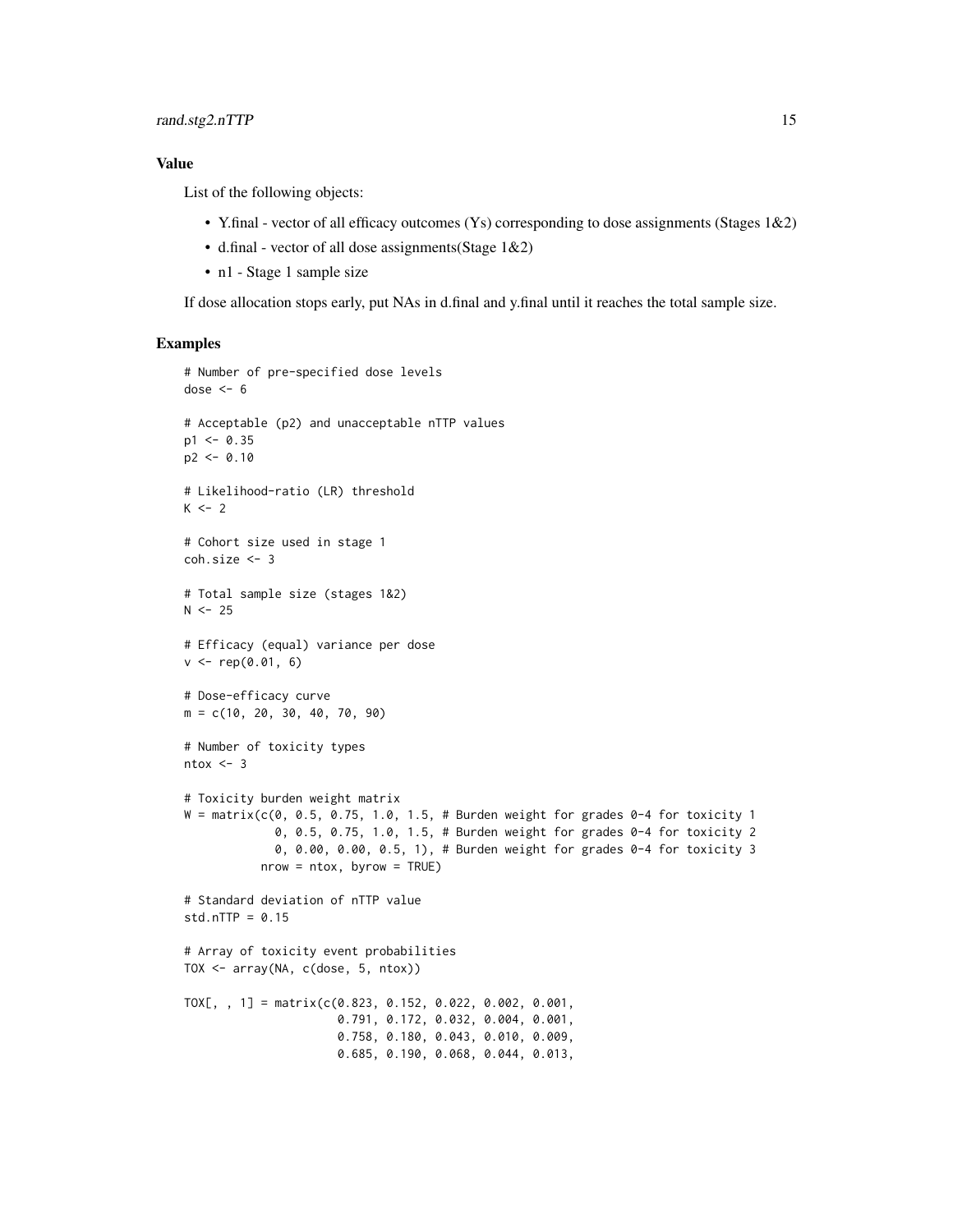```
0.662, 0.200, 0.078, 0.046, 0.014,
                       0.605, 0.223, 0.082, 0.070, 0.020),
                       nrow = 6, byrow = TRUE)
TOX[, , 2] = matrix(c(0.970, 0.027, 0.002, 0.001, 0.000,
                       0.968, 0.029, 0.002, 0.001, 0.000,
                       0.813, 0.172, 0.006, 0.009, 0.000,
                       0.762, 0.183, 0.041, 0.010, 0.004,
                       0.671, 0.205, 0.108, 0.011, 0.005,
                       0.397, 0.258, 0.277, 0.060, 0.008),
                       nrow = 6, byrow = TRUE)
TOX[, , 3] = matrix(c(0.930, 0.060, 0.005, 0.001, 0.004,
                       0.917, 0.070, 0.007, 0.001, 0.005,
                       0.652, 0.280, 0.010, 0.021, 0.037,
                       0.536, 0.209, 0.031, 0.090, 0.134,
                       0.015, 0.134, 0.240, 0.335, 0.276,
                       0.005, 0.052, 0.224, 0.372, 0.347),
                       nrow = 6, byrow = TRUE)
rand.stg2.nTTP(dose = dose, p1 = p1, p2 = p2, K = K, coh.size = coh.size,
m = m, v = v, N = N, stop.rule = 9,
\text{cohort} = 1, samedose = TRUE, \text{nbb} = 100, W = W, TOX = TOX, \text{ntox} = \text{ntox}, \text{std.nTTP} = \text{std.nTTP}
```

| safe.dose | Identify safe/acceptable doses from stage 1 based on observed binary |
|-----------|----------------------------------------------------------------------|
|           | toxicity                                                             |

# Description

Function safe.dose() distinguishes acceptable from unacceptable doses

#### Usage

```
safe.dose(dose, dose.tox, p1, p2, K, coh.size)
```

| dose           | number of doses to be tested (scalar)                                             |
|----------------|-----------------------------------------------------------------------------------|
| dose.tox       | vector of true toxicities for each dose. Values range from $0 - 1$ .              |
| p1             | toxicity under null (unsafe DLT rate). Values range from $0 - 1$ .                |
| p <sub>2</sub> | toxicity under alternative (safe DLT rate). Values range from $0 - 1$ ; $p1 > p2$ |
| K              | threshold for LR. Takes integer values: $1,2,$ (recommended K=2)                  |
| coh.size       | cohort size (number of patients) per dose (Stage 1)                               |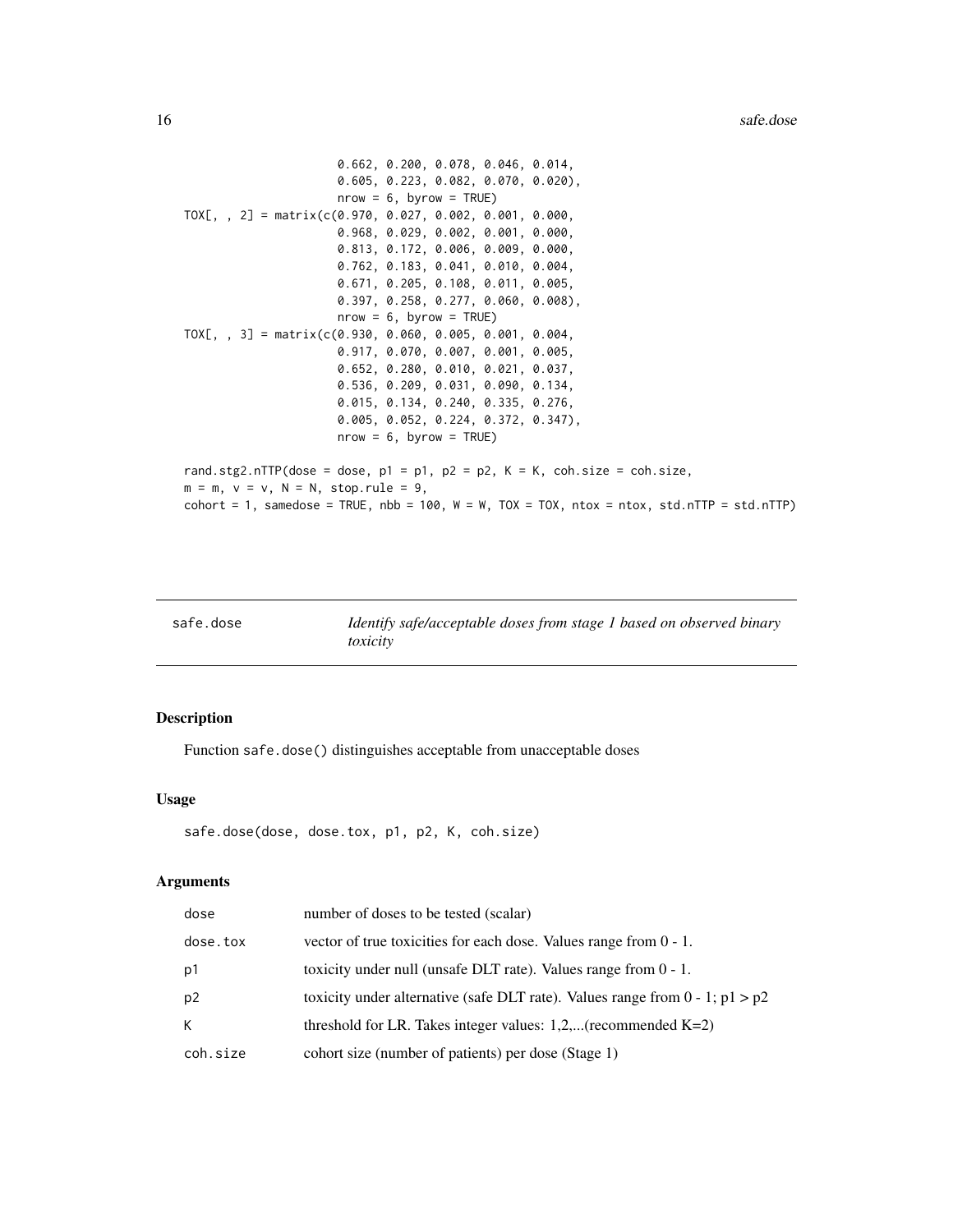### <span id="page-16-0"></span>Value

List of the following objects:

- alloc.safe matrix of assignments only for acceptable doses (to be used in stage 2) and their corresponding toxicities
- alloc.total vector of all dose assignments from stage 1
- n1 total number of subjects allocated in stage 1

#### Examples

```
dose = 5 # Dose levels
dose.tox <- c(0.05, 0.10, 0.15, 0.20, 0.30) # True toxicity per dose
p1 = 0.40 # Unacceptable DLT rate
p2 = 0.15 # Acceptable DLT rate
K = 2 <br>
K = 2 <br>
# Likelihood-ratio (LR) threshold
coh.size = 3 # Assign 3 pts per dose in stage 1
safe.dose(dose = dose, dose.tox = dose.tox, p1 = p1, p2 = p2, K = K, coh.size = coh.size)
```
safe.dose.nTTP *Identify safe/acceptable doses from stage 1 based on nTTP scores.*

## Description

Function safe.dose.nTTP() distinguishes acceptable from unacceptable doses

#### Usage

```
safe.dose.nTTP(dose, p1, p2, K, coh.size, W, TOX, ntox, std.nTTP = 0.15)
```

| dose           | number of doses to be tested (scalar)                                                                                                                                                                                                                                                                                                                                                                            |
|----------------|------------------------------------------------------------------------------------------------------------------------------------------------------------------------------------------------------------------------------------------------------------------------------------------------------------------------------------------------------------------------------------------------------------------|
| p1             | toxicity under null (unsafe nTTP). Values range from $0 - 1$ .                                                                                                                                                                                                                                                                                                                                                   |
| p <sub>2</sub> | toxicity under alternative (safe nTTP). Values range from $0 - 1$ ; $p1 > p2$                                                                                                                                                                                                                                                                                                                                    |
| К              | threshold for LR. Takes integer values: $1,2,$ (recommended K=2)                                                                                                                                                                                                                                                                                                                                                 |
| coh.size       | cohort size (number of patients) per dose (Stage 1)                                                                                                                                                                                                                                                                                                                                                              |
| W              | matrix defining burden weight of each grade level for all toxicity types. The<br>dimensions are ntox rows by 4 columns (for grades 0-4). See Ezzalfani et al.<br>$(2013)$ for details.                                                                                                                                                                                                                           |
| TOX            | matrix array of toxicity probabilities. There should be ntox matrices. Each<br>matrix represents one toxicity type, where probabilities of each toxicity grade<br>are specified across each dose. Each matrix has the same dimensions: n rows,<br>representing number of doses, and 5 columns (for grades 0-4). Probabilities<br>across each dose (rows) must sum to 1. See Ezzalfani et al. (2013) for details. |
| ntox           | number (integer) of different toxicity types                                                                                                                                                                                                                                                                                                                                                                     |
| std.nTTP       | the standard deviation of nTTP scores at each dose level (constant across doses)                                                                                                                                                                                                                                                                                                                                 |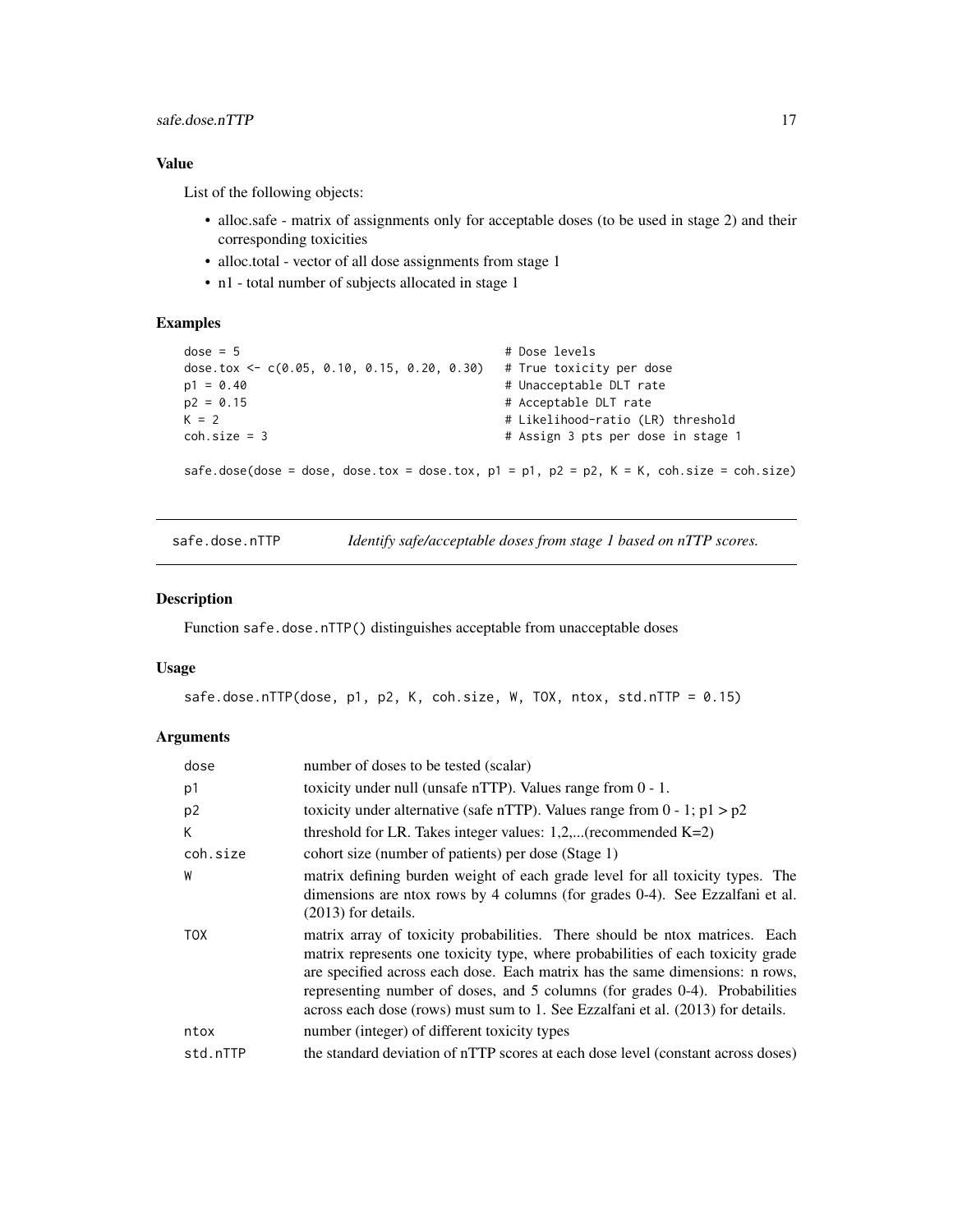List of the following objects:

- alloc.safe matrix of assignments only for acceptable doses (to be used in stage 2) and their corresponding toxicities
- alloc.total vector of all dose assignments from stage 1
- n1 total number of subjects allocated in stage 1
- all nttp all observed nTTP values

```
# Number of pre-specified dose levels
dose <-6# Acceptable (p2) and unacceptable nTTP values
p1 < -0.35p2 < -0.10# Likelihood-ratio (LR) threshold
K < -2# Cohort size used in stage 1
coh.size <- 3
# Number of toxicity types
ntox < -3# Standard deviation of nTTP values
std.nTTP = 0.15# Toxicity burden weight matrix
W = matrix(c(0, 0.5, 0.75, 1.0, 1.5, # Burden weight for grades 0-4 for toxicity 1)0, 0.5, 0.75, 1.0, 1.5, # Burden weight for grades 0-4 for toxicity 2
             0, 0.00, 0.00, 0.5, 1), # Burden weight for grades 0-4 for toxicity 3
           nrow = ntox, byrow = TRUE)
# Array of toxicity event probabilities
TOX <- array(NA, c(dose, 5, ntox))
TOX[, , 1] = matrix(c(0.823, 0.152, 0.022, 0.002, 0.001,
                      0.791, 0.172, 0.032, 0.004, 0.001,
                      0.758, 0.180, 0.043, 0.010, 0.009,
                      0.685, 0.190, 0.068, 0.044, 0.013,
                      0.662, 0.200, 0.078, 0.046, 0.014,
                      0.605, 0.223, 0.082, 0.070, 0.020),
                      nrow = 6, byrow = TRUE)
TOX[, , 2] = matrix(c(0.970, 0.027, 0.002, 0.001, 0.000,
                      0.968, 0.029, 0.002, 0.001, 0.000,
                      0.813, 0.172, 0.006, 0.009, 0.000,
                      0.762, 0.183, 0.041, 0.010, 0.004,
                      0.671, 0.205, 0.108, 0.011, 0.005,
```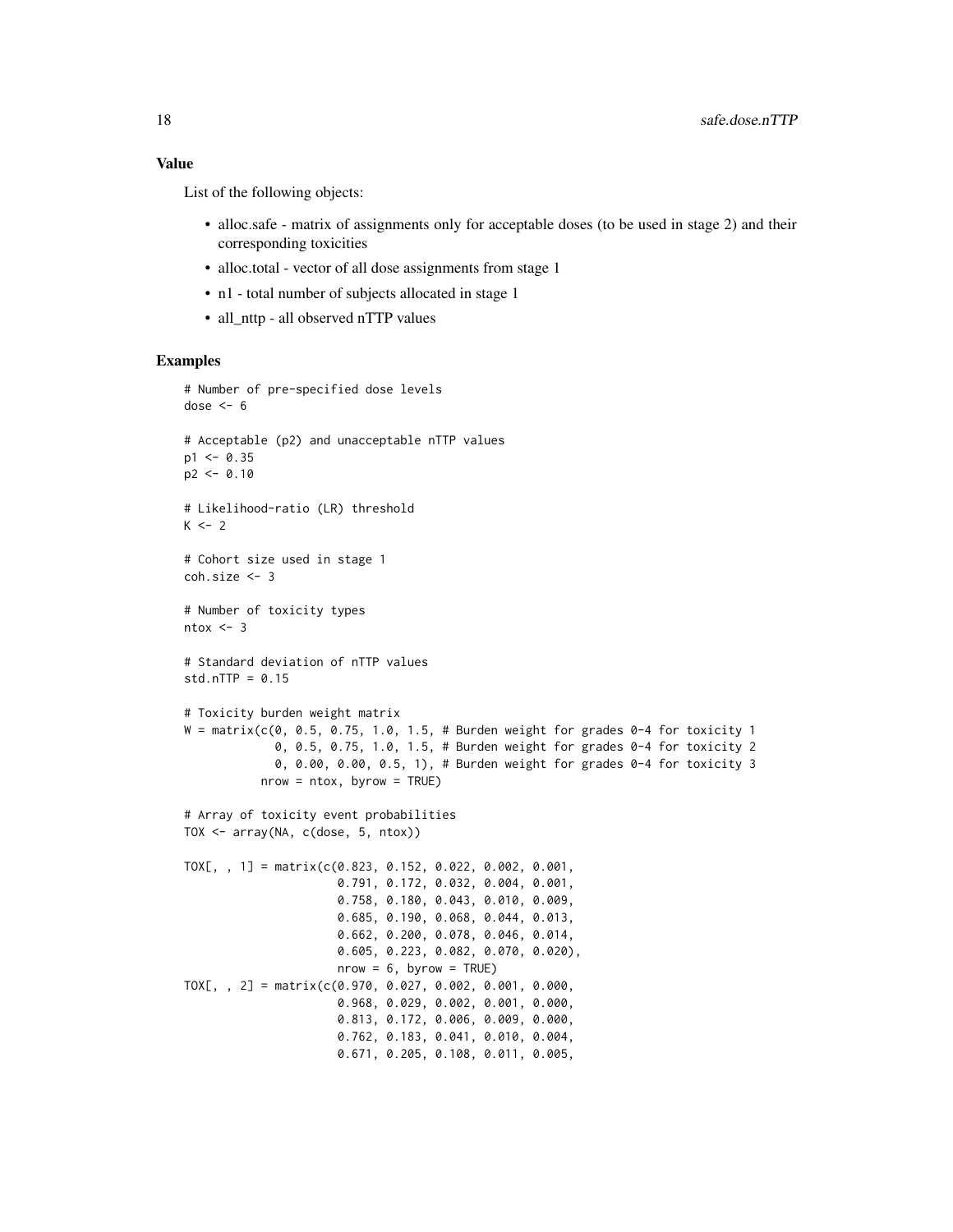#### <span id="page-18-0"></span>sim.plot the state of the state of the state of the state of the state of the state of the state of the state of the state of the state of the state of the state of the state of the state of the state of the state of the s

```
0.397, 0.258, 0.277, 0.060, 0.008),
                      nrow = 6, byrow = TRUE)
TOX[, , 3] = matrix(c(0.930, 0.060, 0.005, 0.001, 0.004,
                      0.917, 0.070, 0.007, 0.001, 0.005,
                      0.652, 0.280, 0.010, 0.021, 0.037,
                      0.536, 0.209, 0.031, 0.090, 0.134,
                      0.015, 0.134, 0.240, 0.335, 0.276,
                      0.005, 0.052, 0.224, 0.372, 0.347),
                      nrow = 6, byrow = TRUE)
safe.dose.nTTP(dose = dose, p1 = p1, p2 = p2, K = K, coh.size = coh.size,
W = W, TOX = TOX, ntox = ntox, std.nTTP = std.nTTP)
```
sim.plot *Generate plots for estimated percent allocation and response per dose.*

#### Description

Generate plots for estimated percent allocation and response per dose.

#### Usage

sim.plot(sims)

#### Arguments

sims output from sim.trials

#### Value

Error plots of estimated (1) percent allocation per dose, and (2) estimated response per dose.

#### Examples

```
# Number of pre-specified dose levels
dose <-5
```
# Vector of true toxicities associated with each dose dose.tox <- c(0.05, 0.10, 0.20, 0.35, 0.45)

```
# Acceptable (p_yes) and unacceptable (p_no) DLT rates used for establishing safety
p_{no} < -0.40p_yes <- 0.15
# Likelihood-ratio (LR) threshold
K < - 2
```
# Cohort size used in stage 1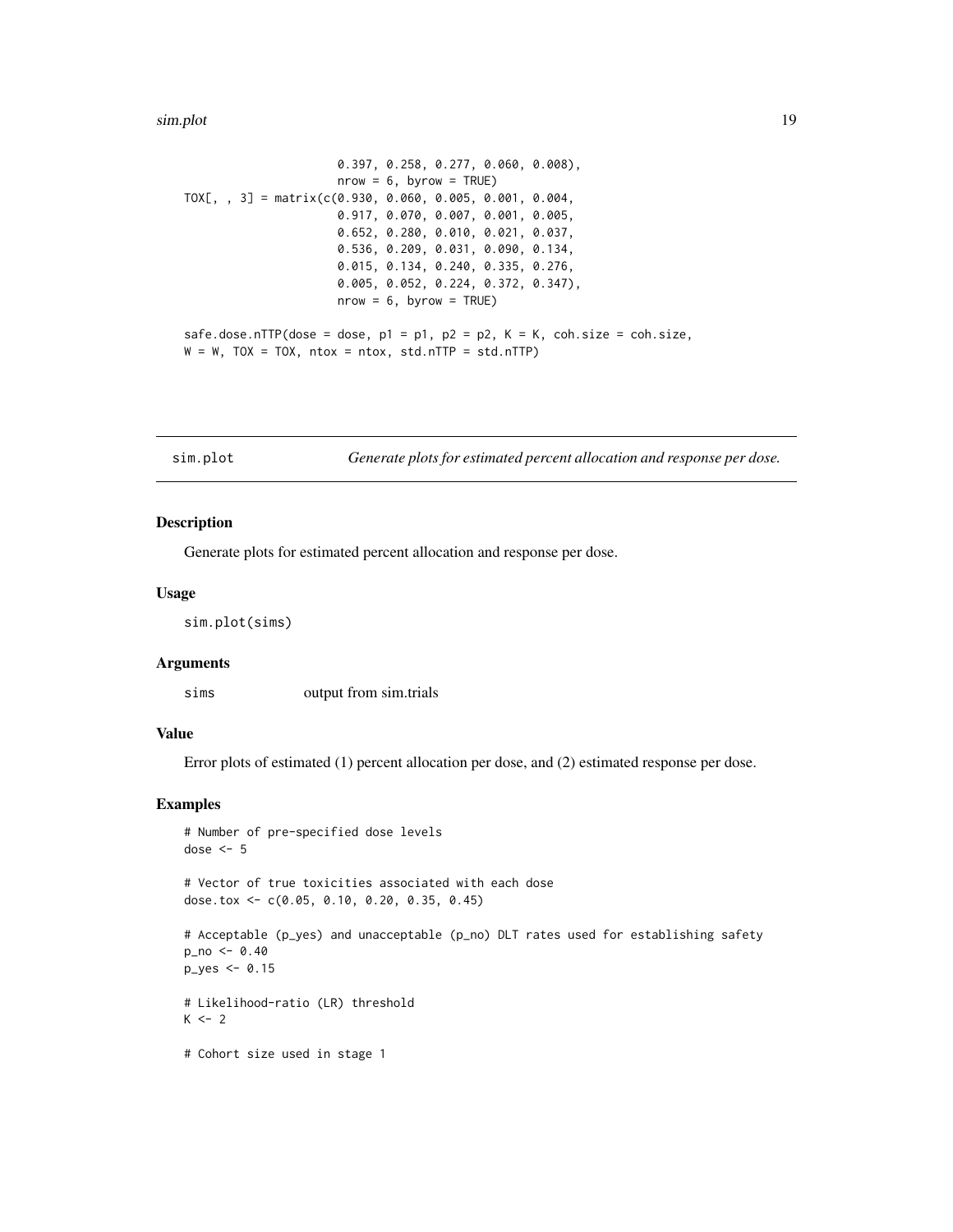```
coh.size <- 3
# Vector of true mean efficacies per dose (here mean T-cell persistence per dose (%))
m \leq -c(5, 15, 40, 65, 80) # MUST BE THE SAME LENGTH AS dose.tox
# Efficacy (equal) variance per dose
v \leq -rep(0.01, 5)# Total sample size (stages 1&2)
N < - 25# Stopping rule
stop.rule <- 9
numsims = 100set.seed(1)
simulations = sim.trials(numsims = numsims, dose, dose.tox, p1 = p_no, p2 = p_yes,
                         K, coh.size, m, v, N, stop.rule = stop.rule, cohort = 1,
                         samedose = TRUE, nbb = 100)
```

```
sim.plot(simulations)
```

| sim.summary | Visualize simulation results (Stages $1&2)$ |  |
|-------------|---------------------------------------------|--|
|-------------|---------------------------------------------|--|

# Description

Results from simulated trials (using sim.trials() function) displayed in tabular and/or graphical format

#### Usage

```
sim.summary(sims, print = TRUE)
```
## Arguments

| sims  | output from sim.trials                                |
|-------|-------------------------------------------------------|
| print | logical specifying whether to print tables in console |

# Value

Printed tables and a list of the following objects:

- pct.treated IQR (25th percentile, median, 75th percentile) of percent of subjects treated at each dose level
- efficacy IQR of efficacy observed at each dose level

<span id="page-19-0"></span>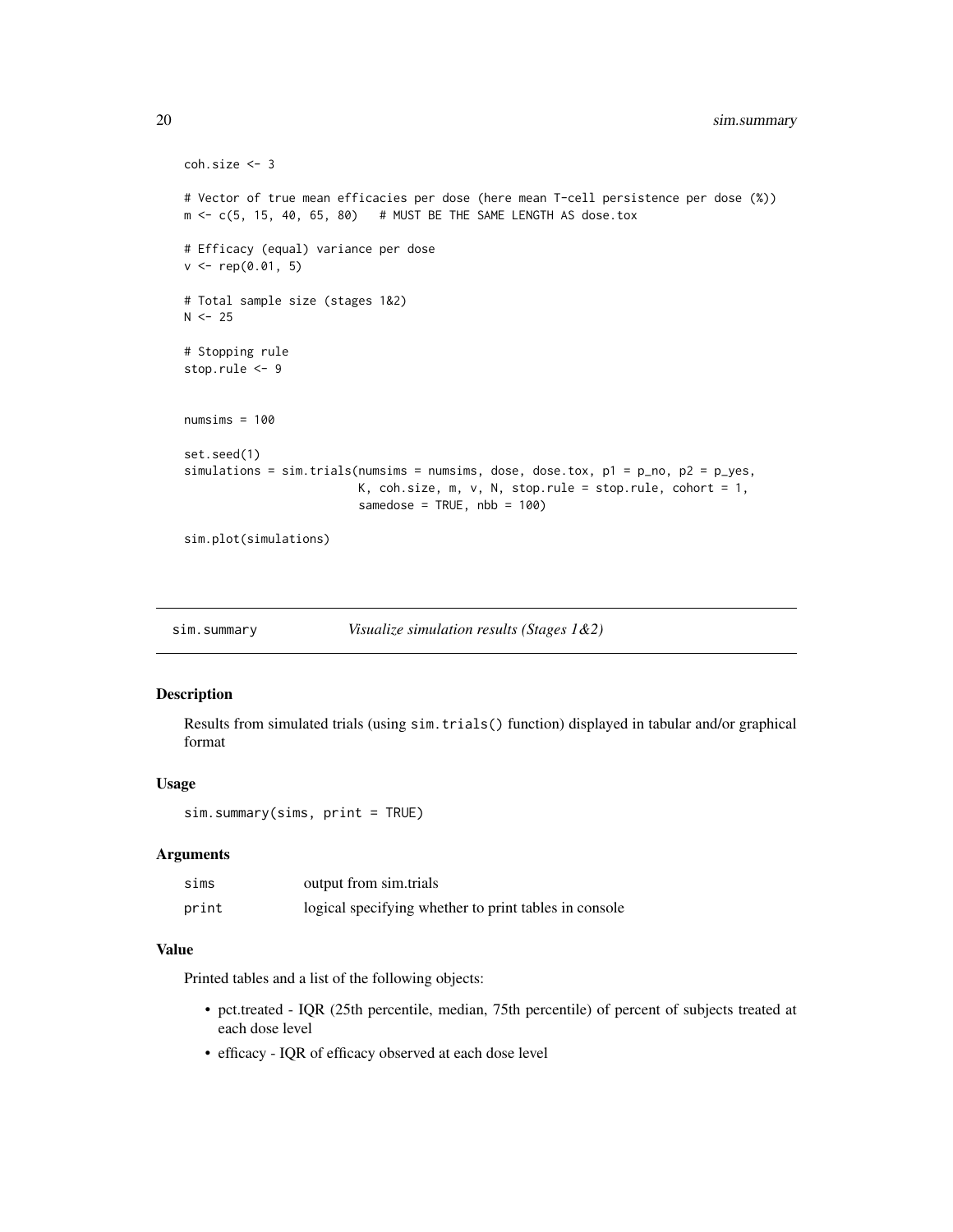#### <span id="page-20-0"></span>sim.trials 21

#### Examples

```
# Number of pre-specified dose levels
dose <-5# Vector of true toxicities associated with each dose
dose.tox <- c(0.05, 0.10, 0.20, 0.35, 0.45)
# Acceptable (p_yes) and unacceptable (p_no) DLT rates used for establishing safety
p_no <- 0.40
p_yes <- 0.15
# Likelihood-ratio (LR) threshold
K < -2# Cohort size used in stage 1
coh.size <- 3
# Vector of true mean efficacies per dose (here mean percent persistence per dose)
m \leq c(5, 15, 40, 65, 80) # MUST BE THE SAME LENGTH AS dose.tox
# Efficacy(equal) variance per dose
v \leq rep(0.01, 5)# Total sample size (stages 1&2)
N < -25# Stopping rule: if dose 1 is the only safe dose, allocate up to 9 pts.
stop.rule <- 9
simulations = sim.trials(numsims = 100, dose, dose.tox, p1 = p_{no}, p2 = p_{y}es, K,
coh.size, m, v, N, stop.rule = stop.rule, cohort = 1, samedose = TRUE, nbb = 100)
summary = sim.summary(simulations)
```
sim.trials *Simulate full trial (both stages) x times*

#### Description

Results are displayed in a matrix format, where each row represents one trial simulation.

#### Usage

```
sim.trials(numsims, dose, dose.tox, p1, p2, K, coh.size, m, v, N,
 stop.rule = 9, cohort = 1, samedose = TRUE, nbb = 100)
```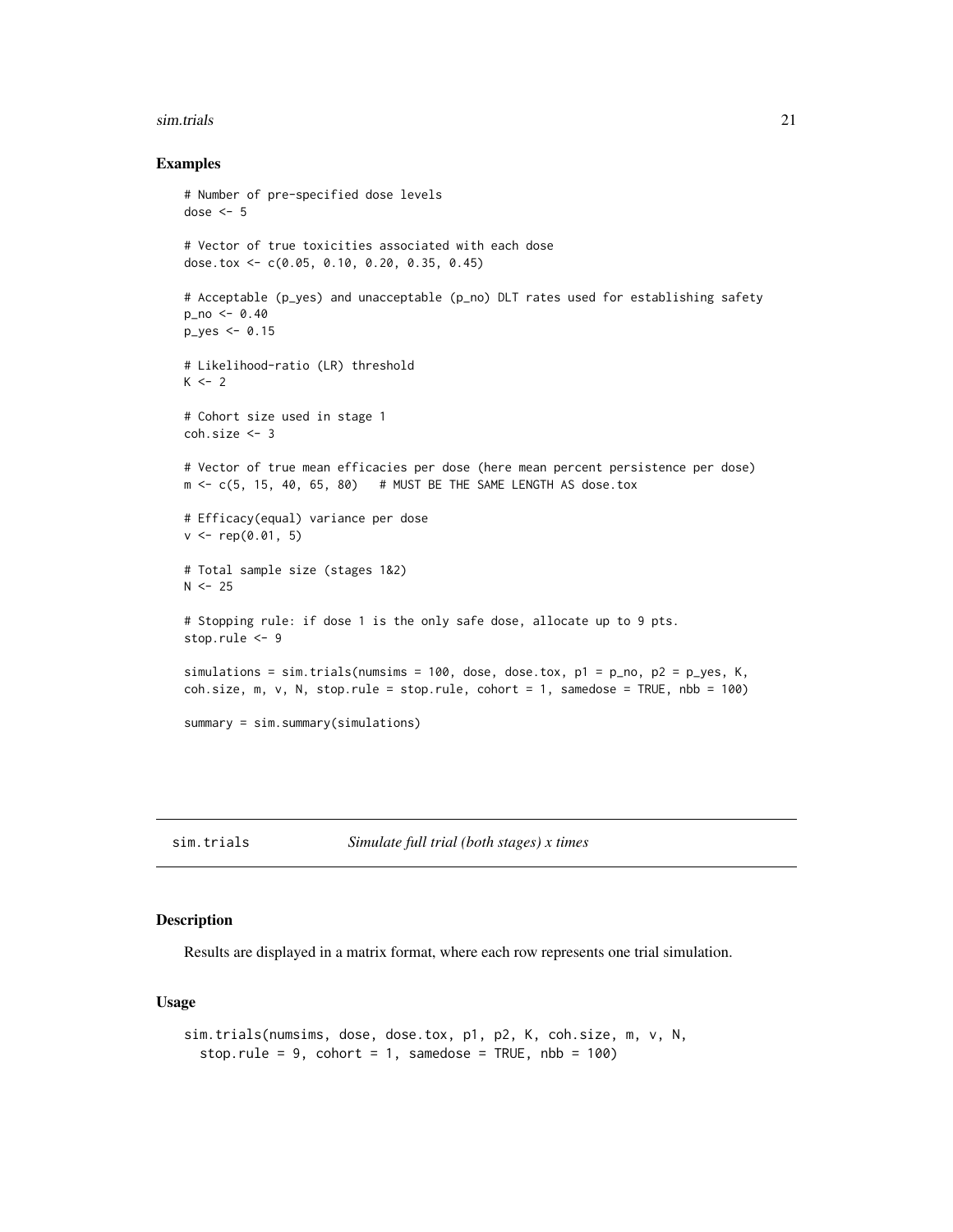# Arguments

| numsims        | number of simulated trials                                                                                                                   |
|----------------|----------------------------------------------------------------------------------------------------------------------------------------------|
| dose           | number of doses to be tested (scalar)                                                                                                        |
| dose.tox       | vector of true toxicities for each dose. Values range from $0 - 1$ .                                                                         |
| p1             | toxicity under null (unsafe DLT rate). Values range from $0 - 1$ .                                                                           |
| p <sub>2</sub> | toxicity under alternative (safe DLT rate). Values range from $0 - 1$ ; $p1 > p2$                                                            |
| K              | threshold for LR. Takes integer values: $1,2,$ (recommended K=2)                                                                             |
| coh.size       | cohort size (number of patients) per dose (Stage 1)                                                                                          |
| m              | vector of mean efficacies per dose. Values range from $0 - 100$ . (e.g., T cell<br>persistence - values b/w 5 and 80 per cent)               |
| $\vee$         | vector of efficacy variances per dose. Values range from $0 - 1$ . (e.g., 0.01)                                                              |
| N              | total sample size for stages $1&&2$                                                                                                          |
| stop.rule      | if only dose 1 safe, allocate up to 9 (default) patients at dose 1 to collect more<br>info.                                                  |
| cohort         | cohort size (number of patients) per dose (Stage 2). Default is 1.                                                                           |
| samedose       | designates whether the next patient is allocated to the same dose as the previous<br>patient. Default is TRUE. Function adjusts accordingly. |
| nbb            | binomial parameter (default $= 100$ cells per patient)                                                                                       |

#### Value

List of the following objects:

- sim.Y estimated efficacy per each dose assignment
- sim.d dose assignment for each patient in the trial
- safe.d indicator of whether dose was declared safe

```
# Number of pre-specified dose levels
dose <- 5
# Vector of true toxicities associated with each dose
dose.tox <- c(0.05, 0.10, 0.20, 0.35, 0.45)
# Acceptable (p_yes) and unacceptable (p_no) DLT rates used for establishing safety
p_no <- 0.40
p_yes <- 0.15
# Likelihood-ratio (LR) threshold
K < -2# Cohort size used in stage 1
coh.size <- 3
```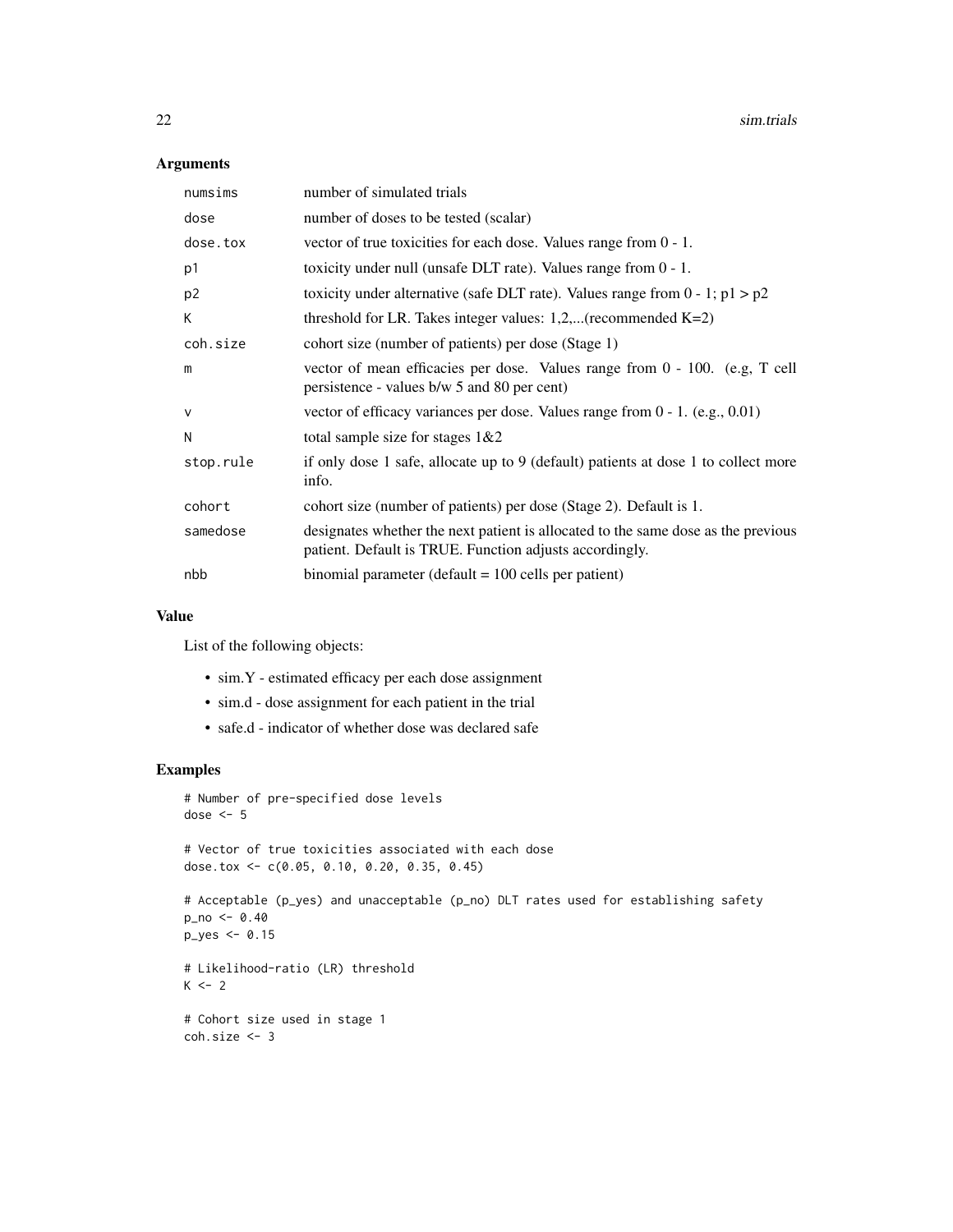#### <span id="page-22-0"></span>sim.trials.nTTP 23

# Vector of true mean efficacies per dose (here mean percent persistence per dose)  $m \leq -c(5, 15, 40, 65, 80)$  # MUST BE THE SAME LENGTH AS dose.tox # Efficacy(equal) variance per dose  $v \leq rep(0.01, 5)$ # Total sample size (stages 1&2)  $N < -25$ # Stopping rule: if dose 1 is the only safe dose, allocate up to 9 pts. stop.rule <- 9  $sim.$  trials(numsims = 10, dose, dose.tox,  $p1 = p_{no}$ ,  $p2 = p_{yes}$ , K,  $coh.size, m, v, N, stop. rule = stop. rule, cohort = 1, same dose = TRUE, nb = 100)$ 

| sim.trials.nTTP | Simulate full trial (both stages) x times when using nTTP to measure |
|-----------------|----------------------------------------------------------------------|
|                 | toxicity                                                             |

#### Description

Results are displayed in a matrix format, where each row represents one trial simulation

#### Usage

```
sim.trials.nTTP(numsims, dose, p1, p2, K, coh.size, m, v, N,
  stop.rule = 9, cohort = 1, samedose = TRUE, nbb = 100, W, TOX,
 ntox, std.nTTP = 0.15
```

| numsims        | number of simulated trials                                                                                                  |
|----------------|-----------------------------------------------------------------------------------------------------------------------------|
| dose           | number of doses to be tested (scalar)                                                                                       |
| p1             | toxicity under null (unsafe nTTP). Values range from $0 - 1$ .                                                              |
| p <sub>2</sub> | toxicity under alternative (safe nTTP). Values range from $0 - 1$ ; $p1 > p2$                                               |
| К              | threshold for LR. Takes integer values: $1,2,$ (recommended K=2)                                                            |
| coh.size       | cohort size (number of patients) per dose (Stage 1)                                                                         |
| m              | vector of mean efficacies per dose. Values range from 0 - 100. (e.g., T cell<br>persistence - values b/w 5 and 80 per cent) |
| $\mathsf{v}$   | vector of efficacy variances per dose. Values range from $0 - 1$ . (e.g., 0.01)                                             |
| N              | total sample size for stages $1&&2$                                                                                         |
| stop.rule      | if only dose 1 safe, allocate up to 9 (default) patients at dose 1 to collect more<br>info                                  |
| cohort         | cohort size (number of patients) per dose (Stage 2). Default is 1.                                                          |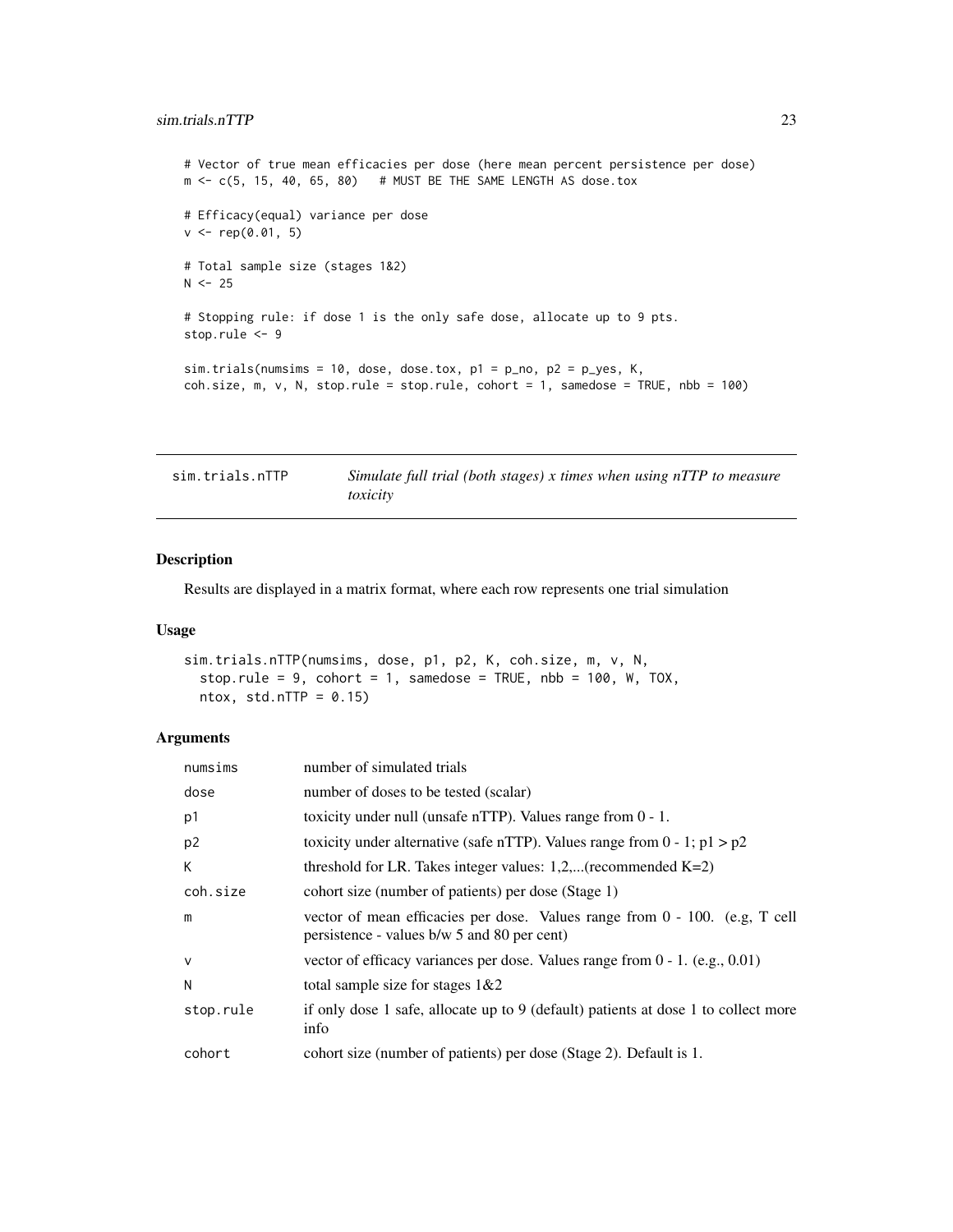| samedose   | designates whether the next patient is allocated to the same dose as the previous<br>patient. Default is TRUE. Function adjusts accordingly.                                                                                                                                                                                                                                                                     |
|------------|------------------------------------------------------------------------------------------------------------------------------------------------------------------------------------------------------------------------------------------------------------------------------------------------------------------------------------------------------------------------------------------------------------------|
| nbb        | binomial parameter (default $= 100$ cells per patient)                                                                                                                                                                                                                                                                                                                                                           |
| W          | matrix defining burden weight of each grade level for all toxicity types. The<br>dimensions are ntox rows by 4 columns (for grades 0-4). See Ezzalfani et al.<br>$(2013)$ for details.                                                                                                                                                                                                                           |
| <b>TOX</b> | matrix array of toxicity probabilities. There should be ntox matrices. Each<br>matrix represents one toxicity type, where probabilities of each toxicity grade<br>are specified across each dose. Each matrix has the same dimensions: n rows,<br>representing number of doses, and 5 columns (for grades 0-4). Probabilities<br>across each dose (rows) must sum to 1. See Ezzalfani et al. (2013) for details. |
| ntox       | number (integer) of different toxicity types                                                                                                                                                                                                                                                                                                                                                                     |
| std.nTTP   | the standard deviation of nTTP scores at each dose level (constant across doses)                                                                                                                                                                                                                                                                                                                                 |

# Value

List of the following objects:

- sim.Y estimated efficacy per each dose assignment
- sim.d dose assignment for each patient in the trial
- safe.d indicator of whether dose was declared safe

```
# Number of pre-specified dose levels
dose <-6# Acceptable (p2) and unacceptable nTTP values
p1 < -0.35p2 < -0.10# Likelihood-ratio (LR) threshold
K < - 2# Cohort size used in stage 1
coh.size <- 3
# Total sample size (stages 1&2)
N < -25# Efficacy (equal) variance per dose
v \leq rep(0.01, 6)# Dose-efficacy curve
m = c(10, 20, 30, 40, 70, 90)
# Number of toxicity types
ntox = 3
```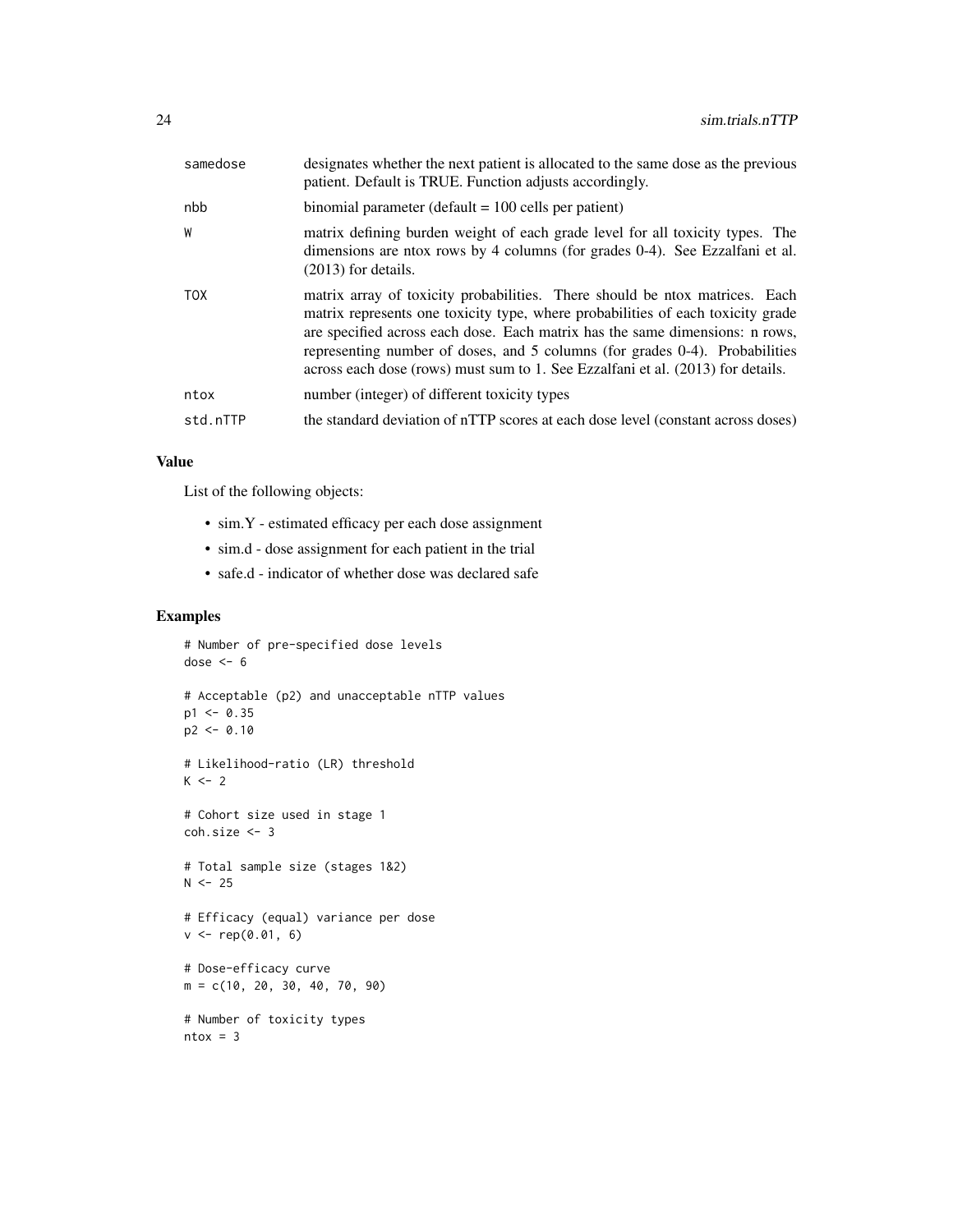#### <span id="page-24-0"></span>TOX 25

# Toxicity burden weight matrix  $W = matrix(c(0, 0.5, 0.75, 1.0, 1.5, # Burden weight for grades 0-4 for toxicity 1)$ 0, 0.5, 0.75, 1.0, 1.5, # Burden weight for grades 0-4 for toxicity 2 0, 0.00, 0.00, 0.5, 1), # Burden weight for grades 0-4 for toxicity 3  $nrow = ntox$ ,  $byrow = TRUE$ ) # Standard deviation of nTTP values  $std.nTTP = 0.15$ # Array of toxicity event probabilities  $TOX = array(NA, c(dose, 5, ntox))$ TOX[, , 1] = matrix(c(0.823, 0.152, 0.022, 0.002, 0.001, 0.791, 0.172, 0.032, 0.004, 0.001, 0.758, 0.180, 0.043, 0.010, 0.009, 0.685, 0.190, 0.068, 0.044, 0.013, 0.662, 0.200, 0.078, 0.046, 0.014, 0.605, 0.223, 0.082, 0.070, 0.020),  $nrow = 6$ , byrow = TRUE) TOX[, , 2] = matrix(c(0.970, 0.027, 0.002, 0.001, 0.000, 0.968, 0.029, 0.002, 0.001, 0.000, 0.813, 0.172, 0.006, 0.009, 0.000, 0.762, 0.183, 0.041, 0.010, 0.004, 0.671, 0.205, 0.108, 0.011, 0.005, 0.397, 0.258, 0.277, 0.060, 0.008),  $nrow = 6$ , byrow = TRUE) TOX[, , 3] = matrix(c(0.930, 0.060, 0.005, 0.001, 0.004, 0.917, 0.070, 0.007, 0.001, 0.005, 0.652, 0.280, 0.010, 0.021, 0.037, 0.536, 0.209, 0.031, 0.090, 0.134, 0.015, 0.134, 0.240, 0.335, 0.276, 0.005, 0.052, 0.224, 0.372, 0.347),  $nrow = 6$ , byrow = TRUE)  $sim.$  trials.nTTP(numsims = 10, dose = dose,  $p1 = p1$ ,  $p2 = p2$ ,  $K = K$ , coh.size = coh.size,  $m = m$ ,  $v = v$ ,  $N = N$ , stop.rule = 9, cohort = 1,

samedose = TRUE,  $nb = 100$ ,  $W = W$ ,  $TOX = TOX$ ,  $ntox = ntox$ ,  $std.nTTP = std.nTTP$ 

TOX *Sample array of toxicity probabilities for 6 doses. Taken from Du et al.*

#### Description

This is a sample array of toxicity probabilities to be used for trial simulations with nTTP as the toxicity endpoint. In this example, we have 3 toxicity types, 6 test doses, and 5 AE grades (0-4). See the nTTP\_simulation\_example vignette for more details.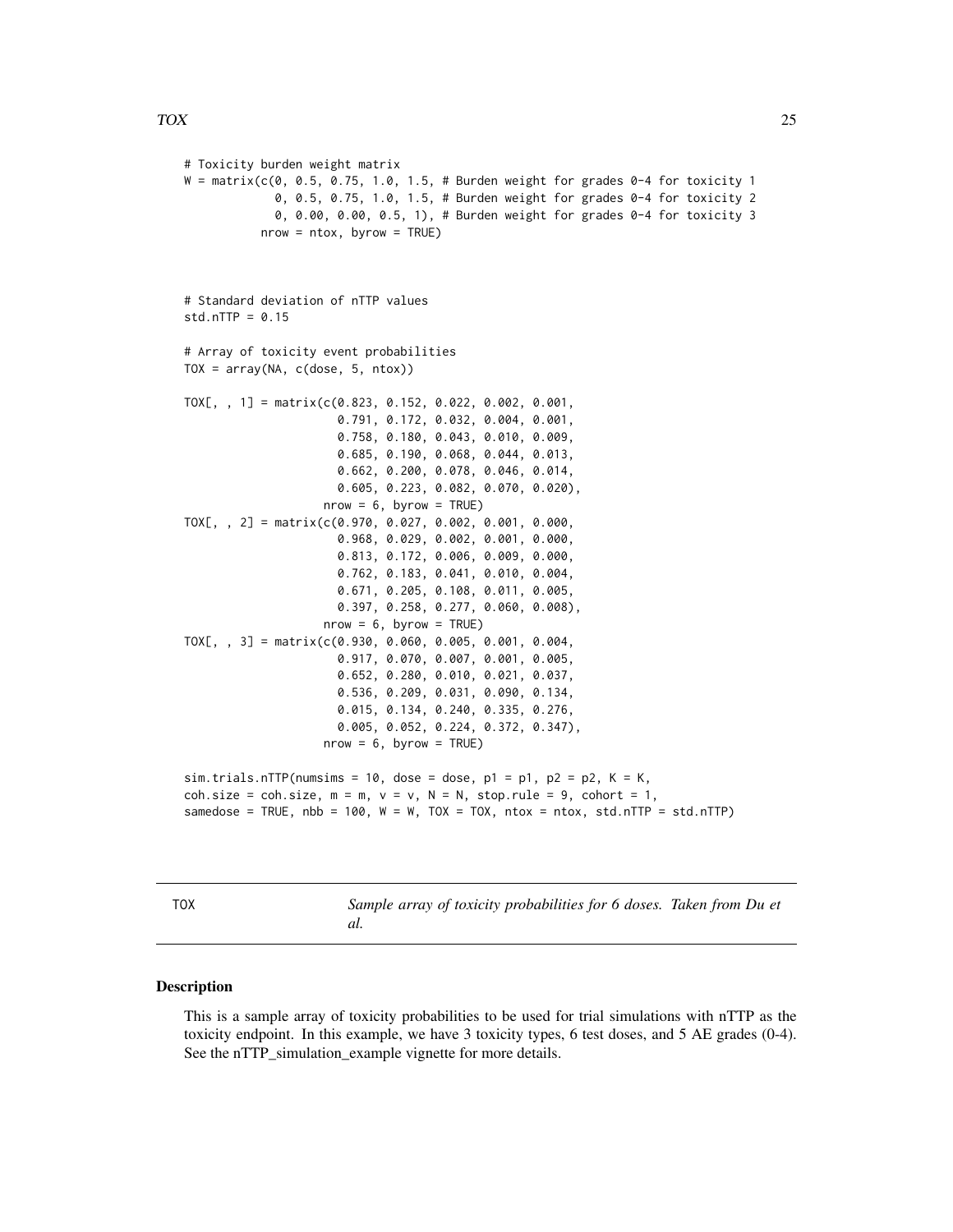## <span id="page-25-0"></span>Usage

data("TOX")

# Format

The format is: num [1:6, 1:5, 1:3] 0.791 0.738 0.685 0.662 0.605 0.39 0.172 0.195 0.19 0.2 ...

#### Source

https://pubmed.ncbi.nlm.nih.gov/30403559/

# Examples

data(TOX) TOX

tox.profile *Generates DLTs and calculates the likelihood-ratio (LR) for each dose*

# Description

Gives toxicity profile (number of dose-limiting toxicities) and likelihood ratio per dose based on binary toxicity.

# Usage

```
tox.profile(dose, dose.tox, p1, p2, K, coh.size)
```
#### Arguments

| dose           | number of doses to be tested (scalar)                                             |
|----------------|-----------------------------------------------------------------------------------|
| dose.tox       | vector of true toxicities for each dose. Values range from $0 - 1$ .              |
| p1             | toxicity under null (unsafe DLT rate). Values range from $0 - 1$ .                |
| p <sub>2</sub> | toxicity under alternative (safe DLT rate). Values range from $0 - 1$ ; $p1 > p2$ |
| К              | threshold for LR. Takes integer values: $1,2,$ (recommended K=2)                  |
| coh.size       | cohort size (number of patients) per dose (Stage 1)                               |

#### Value

4-column matrix containing dose assignment, dose-limiting toxicities at each dose, cohort number, and likelihood ratio.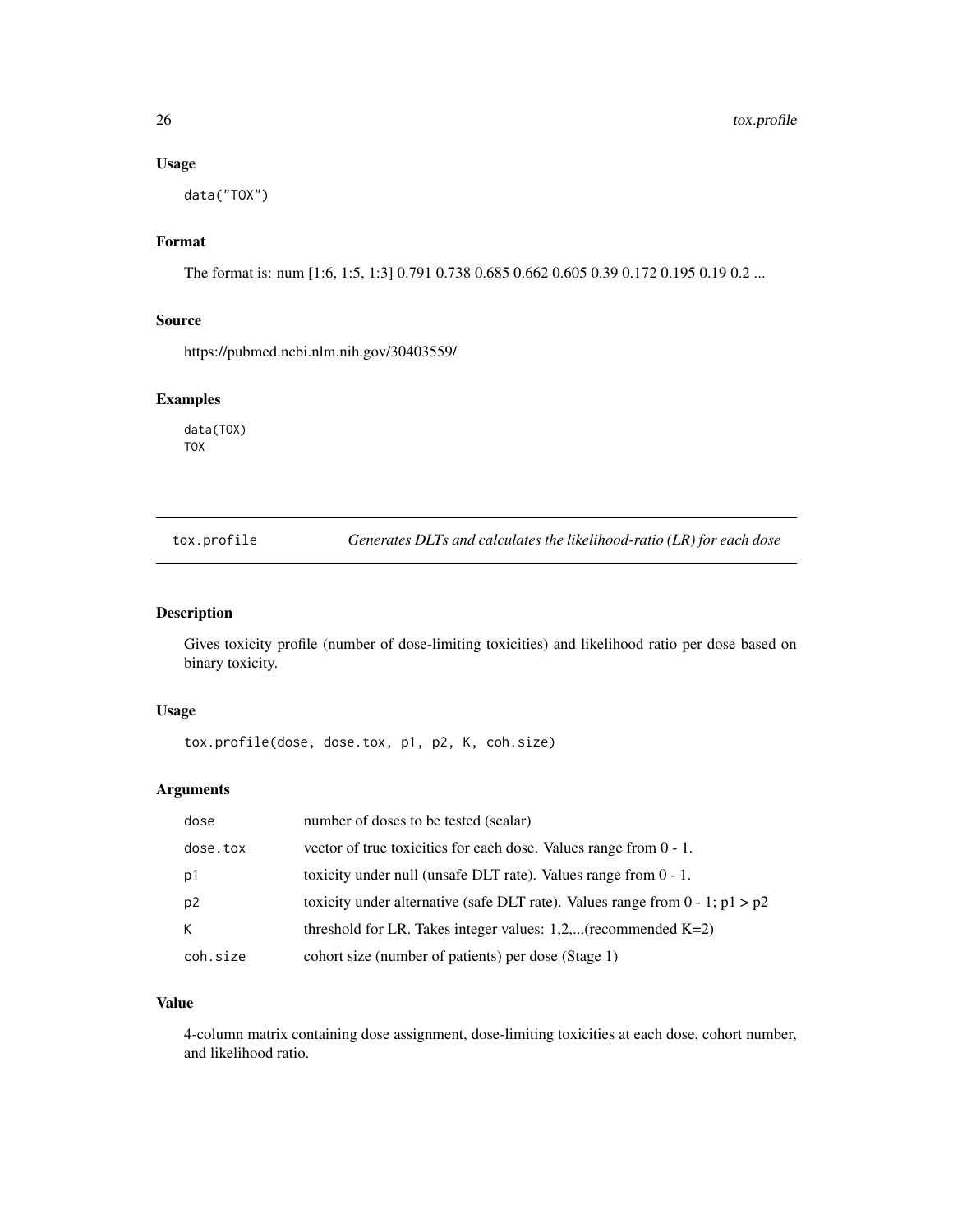# <span id="page-26-0"></span>tox.profile.nTTP 27

#### Examples

```
# Number of pre-specified dose levels
dose <-5# Vector of true toxicities associated with each dose
dose.tox <- c(0.05, 0.10, 0.20, 0.35, 0.45)
# Acceptable (p2) and unacceptable (p1) DLT rates used for establishing safety
p1 < -0.40p2 < -0.15# Likelihood-ratio (LR) threshold
K < -2# Cohort size used in stage 1
coh.size <- 3
# Stopping rule: if dose 1 is the only safe dose, allocate up to 9 pts.
stop.rule <- 9
tox.profile(dose = dose, dose.tox = dose.tox, p1 = p1, p2 = p2, K = K, coh.size = coh.size)
```

| tox.profile.nTTP |      |  |  | Generate nTTPs toxicity scores and the likelihhood-ratio (LR) per |  |
|------------------|------|--|--|-------------------------------------------------------------------|--|
|                  | dose |  |  |                                                                   |  |

# Description

The normalized total toxicity profiles (nTTP) are calculated by combining multiple toxicity grades and their weights. The nTTPs are considered a quasi-continuous toxicity measure that follows a normal distribution truncated to [0, 1]. The likelihood ratio per dose are based on nTTP toxicity.

#### Usage

```
tox.profile.nTTP(dose, p1, p2, K, coh.size, ntox, W, TOX,
  std.nTTP = 0.15)
```

| dose           | number of doses to be tested (scalar)                                                  |
|----------------|----------------------------------------------------------------------------------------|
| p1             | toxicity under null (unsafe nTTP). Values range from 0 - 1.                            |
| p <sub>2</sub> | toxicity under alternative (safe nTTP). Values range from $0 - 1$ ; $p1 > p2$          |
| K              | threshold for LR. Takes integer values: $1,2,$ (recommended K=2)                       |
| coh.size       | cohort size (number of patients) per dose (Stage 1)                                    |
| ntox           | number (integer) of different toxicity types (e.g, hematological, neurological,<br>GI) |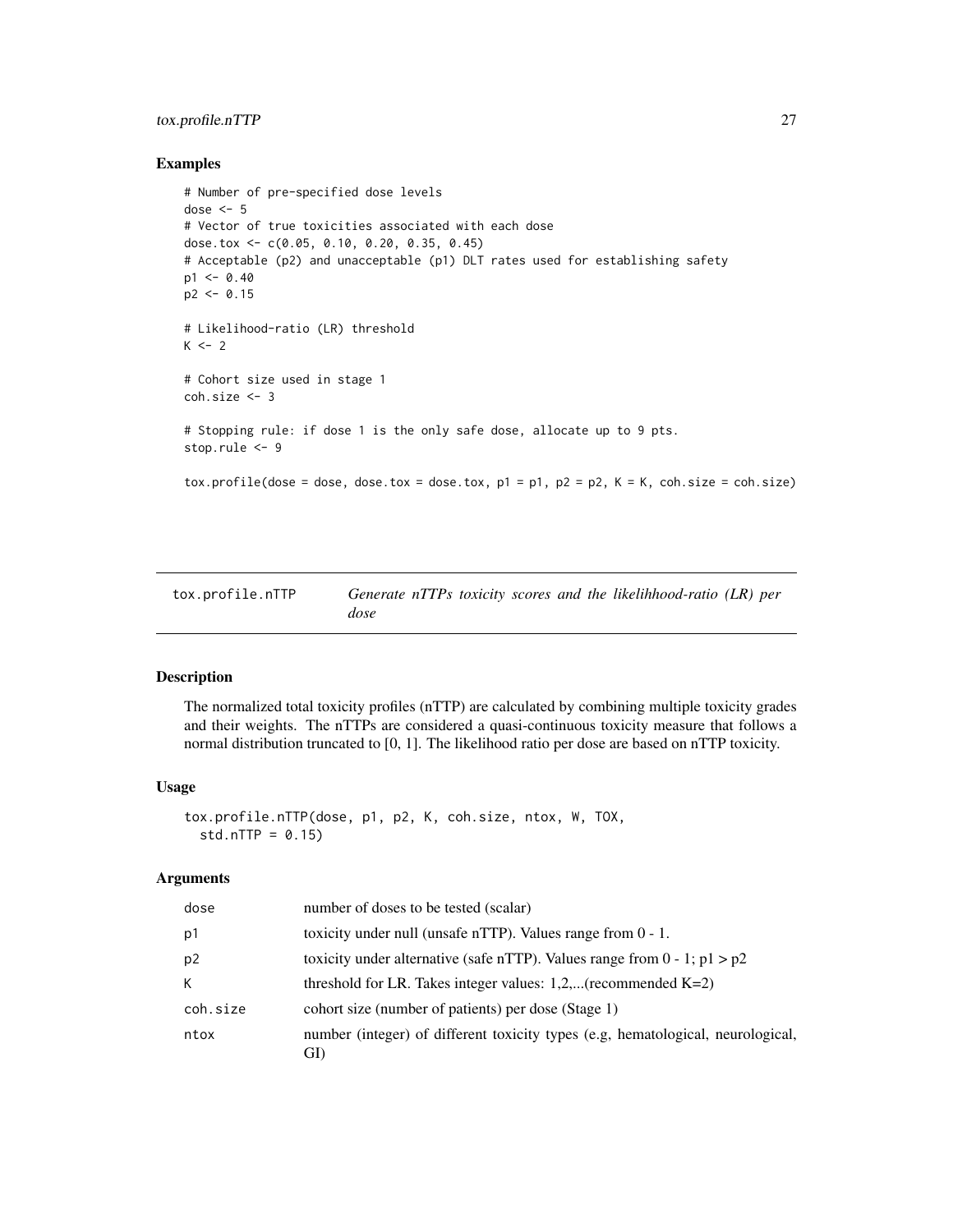| W          | matrix defines burden weight of each grade level for all toxicity types. The<br>dimensions are ntox rows by 5 columns (for grades 0-4). See Ezzalfani et al.<br>$(2013)$ for details.                                                                                                                                                                                                                            |
|------------|------------------------------------------------------------------------------------------------------------------------------------------------------------------------------------------------------------------------------------------------------------------------------------------------------------------------------------------------------------------------------------------------------------------|
| <b>TOX</b> | matrix array of toxicity probabilities. There should be ntox matrices. Each<br>matrix represents one toxicity type, where probabilities of each toxicity grade<br>are specified across each dose. Each matrix has the same dimensions: n rows,<br>representing number of doses, and 5 columns (for grades 0-4). Probabilities<br>across each dose (rows) must sum to 1. See Ezzalfani et al. (2013) for details. |
| std.nTTP   | the standard deviation of nTTP scores at each dose level (constant across doses)                                                                                                                                                                                                                                                                                                                                 |

## Value

- mnTTP 4-column matrix containing dose assignment, mean nTTP at each dose, cohort number, and likelihood ratio.
- all nttp all observed nTTP values

```
# Number of pre-specified dose levels
dose <-6# Acceptable (p2) and unacceptable nTTP values
p1 < -0.35p2 < -0.10# Likelihood-ratio (LR) threshold
K < -2# Cohort size used in stage 1
coh.size <- 3
# Number of toxicity types
ntox < -3# Standard deviation of nTTP values
std.nTTP = 0.15# Toxicity burden weight matrix
W = \text{matrix}(c(0, 0.5, 0.75, 1.0, 1.5, # Burden weight for grades 0-4 for toxicity 1)0, 0.5, 0.75, 1.0, 1.5, # Burden weight for grades 0-4 for toxicity 2
             0, 0.00, 0.00, 0.5, 1), # Burden weight for grades 0-4 for toxicity 3
             nrow = ntox, byrow = TRUE)
# Array of toxicity event probabilities
TOX = array(NA, c(dose, 5, ntox))TOX[, , 1] = matrix(c(0.823, 0.152, 0.022, 0.002, 0.001, #prob of tox for dose 1 and tox type 1
                 0.791, 0.172, 0.032, 0.004, 0.001, #prob of tox for dose 2 and tox type 1
                 0.758, 0.180, 0.043, 0.010, 0.009, #prob of tox for dose 3 and tox type 1
                 0.685, 0.190, 0.068, 0.044, 0.013, #prob of tox for dose 4 and tox type 1
```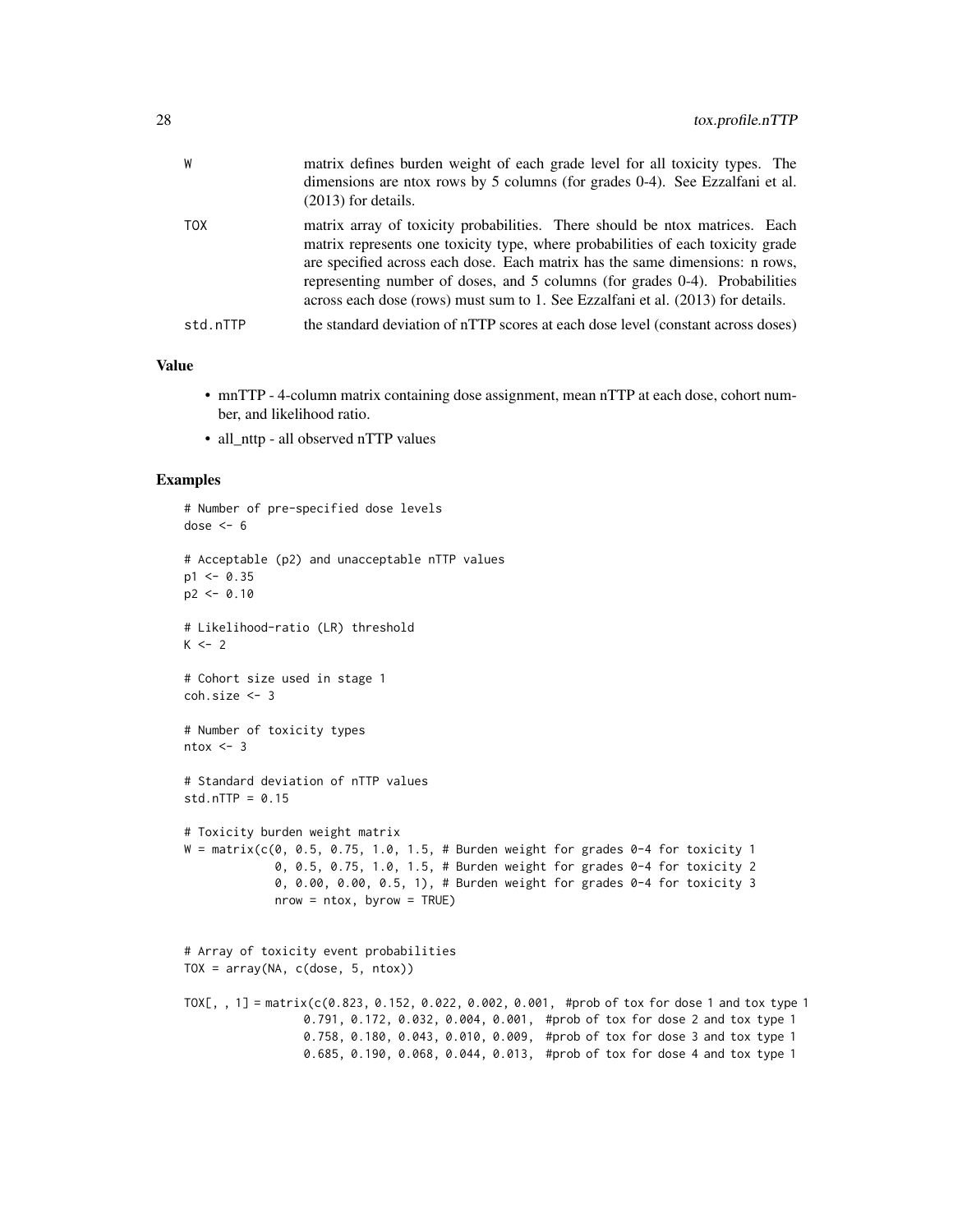0.662, 0.200, 0.078, 0.046, 0.014, #prob of tox for dose 5 and tox type 1 0.605, 0.223, 0.082, 0.070, 0.020), #prob of tox for dose 6 and tox type 1  $nrow = 6$ , byrow = TRUE) TOX[, , 2] = matrix(c(0.970, 0.027, 0.002, 0.001, 0.000, #prob of tox for dose 1 and tox type 2 0.968, 0.029, 0.002, 0.001, 0.000, #prob of tox for dose 2 and tox type 2 0.813, 0.172, 0.006, 0.009, 0.000, #prob of tox for dose 3 and tox type 2 0.762, 0.183, 0.041, 0.010, 0.004, #prob of tox for dose 4 and tox type 2 0.671, 0.205, 0.108, 0.011, 0.005, #prob of tox for dose 5 and tox type 2 0.397, 0.258, 0.277, 0.060, 0.008), #prob of tox for dose 6 and tox type 2  $nrow = 6$ , byrow = TRUE) TOX[, , 3] = matrix(c(0.930, 0.060, 0.005, 0.001, 0.004, #prob of tox for dose 1 and tox type 3 0.917, 0.070, 0.007, 0.001, 0.005, #prob of tox for dose 2 and tox type 3 0.652, 0.280, 0.010, 0.021, 0.037, #prob of tox for dose 3 and tox type 3 0.536, 0.209, 0.031, 0.090, 0.134, #prob of tox for dose 4 and tox type 3 0.015, 0.134, 0.240, 0.335, 0.276, #prob of tox for dose 5 and tox type 3 0.005, 0.052, 0.224, 0.372, 0.347), #prob of tox for dose 6 and tox type 3  $nrow = 6$ , byrow = TRUE) tox.profile.nTTP(dose = dose,  $p1 = p1$ ,  $p2 = p2$ ,  $K = K$ , coh.size = coh.size,  $ntox = ntox,$  $W = W,$ 

 $TOX = TOX,$ 

std.nTTP = std.nTTP)